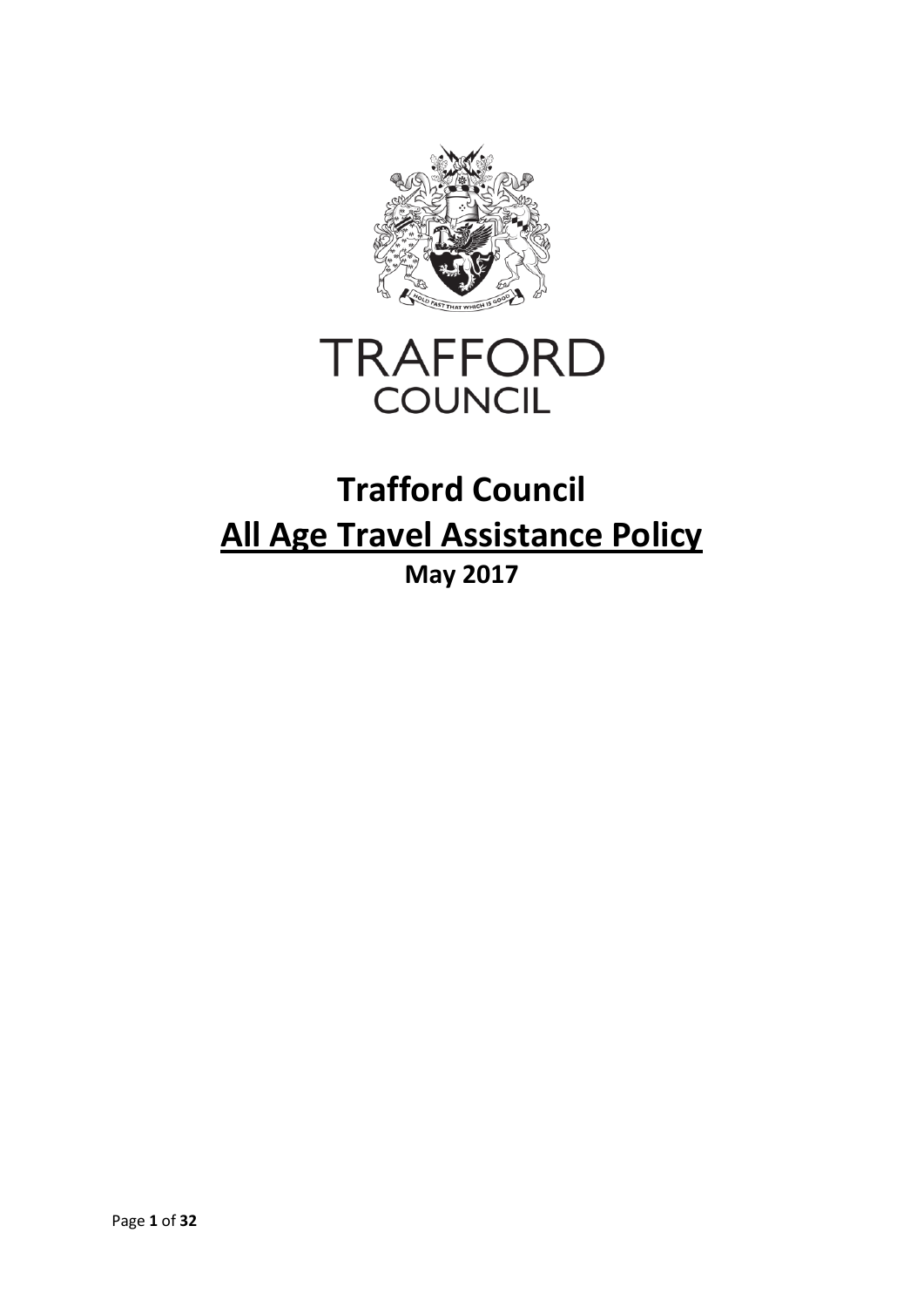# **Contents**

| Home to educational establishment transport provision and assistance for academic year 1 <sup>st</sup> Sept                                                                                 |  |
|---------------------------------------------------------------------------------------------------------------------------------------------------------------------------------------------|--|
|                                                                                                                                                                                             |  |
|                                                                                                                                                                                             |  |
|                                                                                                                                                                                             |  |
|                                                                                                                                                                                             |  |
|                                                                                                                                                                                             |  |
|                                                                                                                                                                                             |  |
|                                                                                                                                                                                             |  |
|                                                                                                                                                                                             |  |
|                                                                                                                                                                                             |  |
|                                                                                                                                                                                             |  |
|                                                                                                                                                                                             |  |
|                                                                                                                                                                                             |  |
|                                                                                                                                                                                             |  |
|                                                                                                                                                                                             |  |
|                                                                                                                                                                                             |  |
|                                                                                                                                                                                             |  |
| Provision of Travel Assistance to and from Childminders, Nurseries and After School Activities11                                                                                            |  |
|                                                                                                                                                                                             |  |
|                                                                                                                                                                                             |  |
| Use of Disability Living Allowance (DLA) and Personal Independence Payment (PIP) 11                                                                                                         |  |
|                                                                                                                                                                                             |  |
|                                                                                                                                                                                             |  |
|                                                                                                                                                                                             |  |
|                                                                                                                                                                                             |  |
|                                                                                                                                                                                             |  |
| Students aged 16-19 years with a Statement of Special Education Needs, Education, Health and<br>Care Plan or Learning Disability Assessment attending sixth form or other further education |  |
|                                                                                                                                                                                             |  |
|                                                                                                                                                                                             |  |
|                                                                                                                                                                                             |  |
|                                                                                                                                                                                             |  |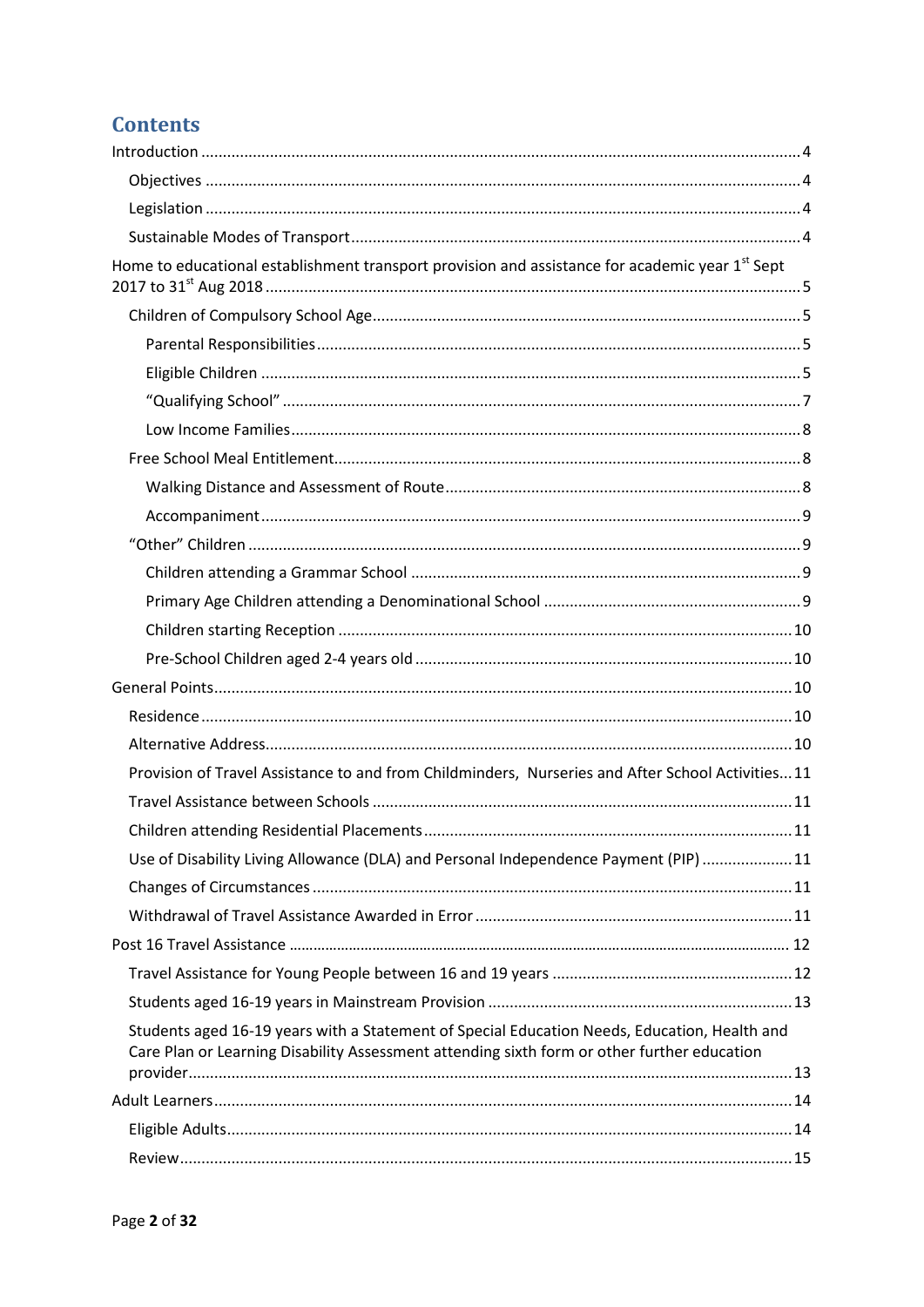| Disabled children $(0-18)$ accessing social care or similar, including respite / short breaks15                                                                                                           |  |
|-----------------------------------------------------------------------------------------------------------------------------------------------------------------------------------------------------------|--|
|                                                                                                                                                                                                           |  |
|                                                                                                                                                                                                           |  |
| Travel Assistance Factors for Adults with Care and Support Needs and Adult Learners  18                                                                                                                   |  |
|                                                                                                                                                                                                           |  |
|                                                                                                                                                                                                           |  |
|                                                                                                                                                                                                           |  |
| Details of disabled concessionary fare, discounts, subsidies, available to learners aged 16 - 18 23                                                                                                       |  |
|                                                                                                                                                                                                           |  |
|                                                                                                                                                                                                           |  |
|                                                                                                                                                                                                           |  |
|                                                                                                                                                                                                           |  |
|                                                                                                                                                                                                           |  |
| Charging - When will the Council ask for a contribution to provide transport?25                                                                                                                           |  |
|                                                                                                                                                                                                           |  |
|                                                                                                                                                                                                           |  |
|                                                                                                                                                                                                           |  |
| Children of compulsory school age without special educational needs, mobility or disability27                                                                                                             |  |
| Children of Compulsory School Age with and Education, Health and Care Plan 27                                                                                                                             |  |
|                                                                                                                                                                                                           |  |
|                                                                                                                                                                                                           |  |
|                                                                                                                                                                                                           |  |
|                                                                                                                                                                                                           |  |
|                                                                                                                                                                                                           |  |
| Appeals Concerning applications in relation to Travel Assistance for Pre-School Children aged 2-4<br>years, Applications from Students aged between 16 -19 years attending 6 <sup>th</sup> Form and Adult |  |
|                                                                                                                                                                                                           |  |
|                                                                                                                                                                                                           |  |
|                                                                                                                                                                                                           |  |
| Complaints Concerning Travel Assistance for Adults Receiving Care and Support30                                                                                                                           |  |
|                                                                                                                                                                                                           |  |
|                                                                                                                                                                                                           |  |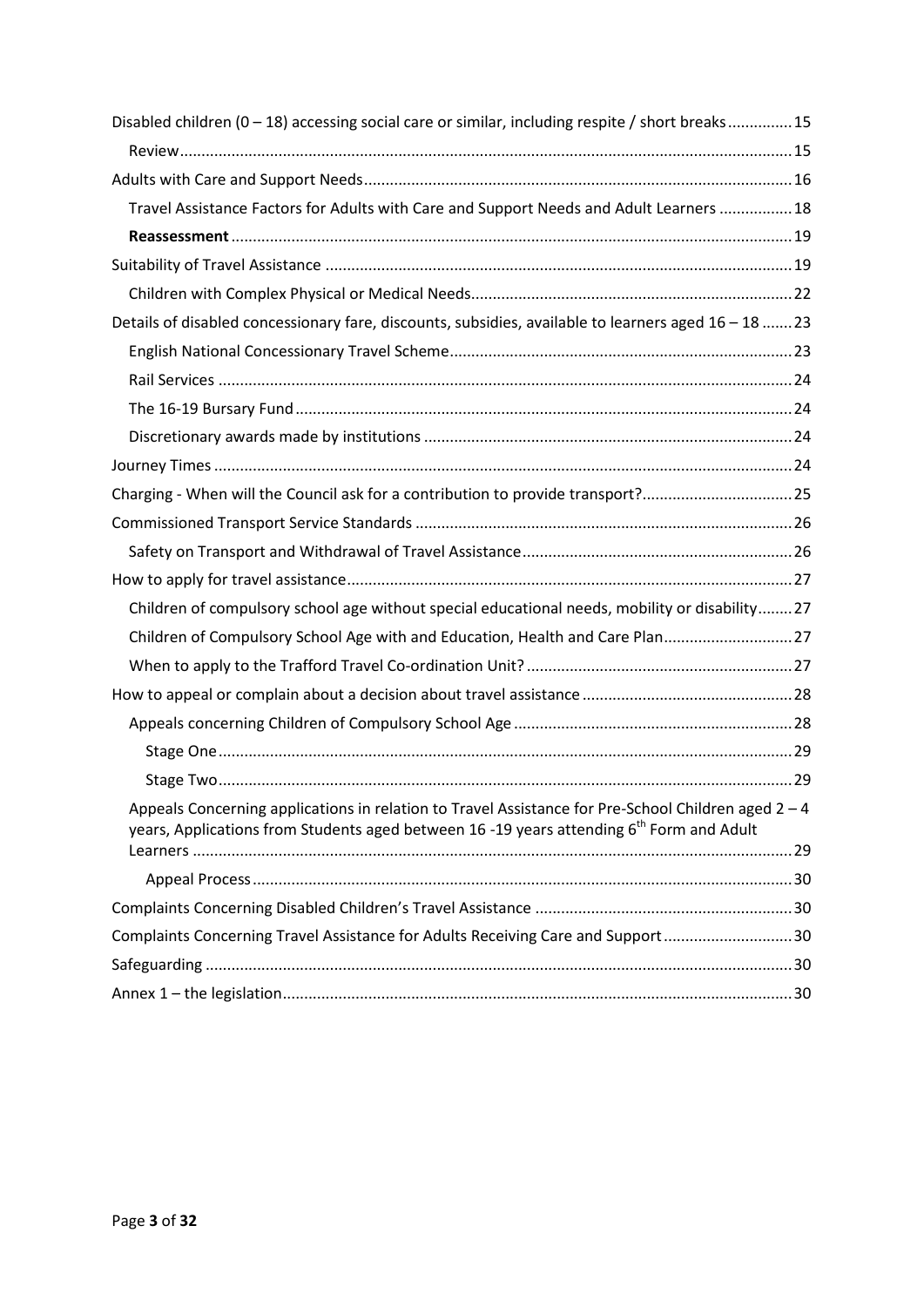## <span id="page-3-0"></span>**Introduction**

#### <span id="page-3-1"></span>Objectives

This Policy sets out Trafford Council's ("the Council") position in relation to transport provision and travel assistance for children and young people habitually and normally resident and adults ordinarily resident in Trafford.

The Council's aim is to provide assistance, in a consistent and equitable way, in order to help people achieve maximum possible independence and at the same time to make reasonable and most efficient use of the Council's resources, in line with the Council's Sustainable Modes of Transport Strategy.

The Policy sets out what transport provision and assistance will be made available by the Council; the people who will be able to apply for it; and the circumstances in which that provision and assistance will be available.

The Policy applies to the following:

- Children of compulsory school age (aged between 5 and 16 years);
- Children under compulsory school age starting reception;
- Pre-school age children aged 2 to 4 years old;
- Disabled children (0-18) accessing social care or similar including respite provision/short breaks;
- Persons of sixth form age (aged between 16 to 18 and those continuing learners who started their programme of learning before their 19th birthday) to aid their attendance at school, college or place of learning
- Adult learners;
- Adults with care and support needs.

#### <span id="page-3-2"></span>Legislation

The relevant legislation is set out in Annex 1.

#### <span id="page-3-3"></span>Sustainable Modes of Transport

For each academic year, the Council is required to prepare a Sustainable Modes of Travel Strategy containing its strategy to promote the use of sustainable modes of travel to meet the needs of children of compulsory school age and sixth form age in its area. This is defined as modes of travel which the Council may consider may improve the physical wellbeing of those who use them and/or the environmental wellbeing of the whole or part of the area.

This strategy can be accessed at the Council's website or by clicking [Sustainable Modes of](http://www.trafford.gov.uk/residents/schools/schools-in-trafford/docs/sustainable-modes-of-travel-strategy.pdf)  [Travel Strategy](http://www.trafford.gov.uk/residents/schools/schools-in-trafford/docs/sustainable-modes-of-travel-strategy.pdf) .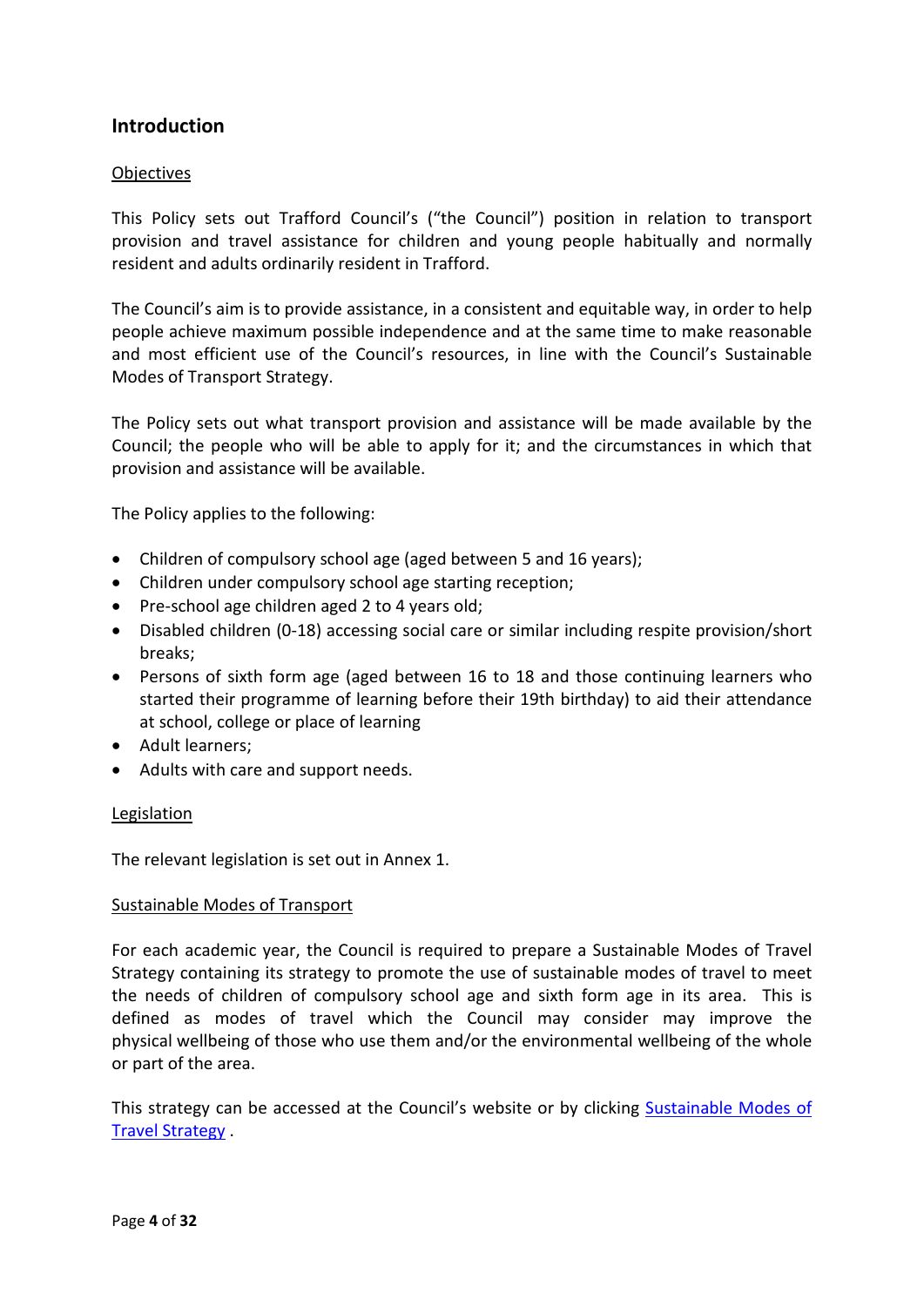The Council has had regard to this Strategy in making the arrangements for transport provision and assistance as set out in this Policy.

## <span id="page-4-0"></span>**Home to educational establishment transport provision and assistance for academic year 1st Sept 2017 to 31st Aug 2018**

This Policy comes into effect on  $1<sup>st</sup>$  June 2017 and will be reviewed annually by the Council. The arrangements for home to educational establishment transport provision and assistance as set out in this Policy will apply for provision and assistance from  $1<sup>st</sup>$  September 2017.

#### <span id="page-4-1"></span>Children of Compulsory School Age

#### <span id="page-4-2"></span>**Parental Responsibilities**

It is the responsibility of parents/carers to make the necessary arrangements for attendance of their children at an appropriate school or other setting. This includes submitting applications to the Council, as necessary, for admission to an appropriate school or other setting and for education transport where applicable. Travel arrangements are an important consideration when parents are making school preferences as it is the responsibility of the parent/carer to ensure that their child gets to and from school at the appropriate time each day. Parents need to ensure that appropriate home to school travel arrangements are in place.

Additionally, it is a parent's legal duty to ensure that their children, whilst of compulsory school age, attend their school regularly. The duty applies to all parents of pupils of compulsory school age who attend either a mainstream or a special school. Parents should therefore carefully consider what travel arrangements will need to be made for their child when they select a school for their child to attend regularly

#### **Definition of Compulsory School Age**

A child reaches compulsory school age on the prescribed day following his fifth birthday (or on his fifth birthday if it falls on a prescribed day). The prescribed days are 31 December, 31 March and 31 August.Young people can leave school on the last Friday in June of the academic year in which they are 16.

#### <span id="page-4-3"></span>**Eligible Children**

The Council has a duty to provide free travel assistance to "eligible" children and has a power to provide travel assistance for "other" children of compulsory school age

The Council will make such travel arrangements as it considers necessary to enable the attendance of 'eligible children' within Trafford at their nearest 'qualifying school'. Travel arrangements must be suitable.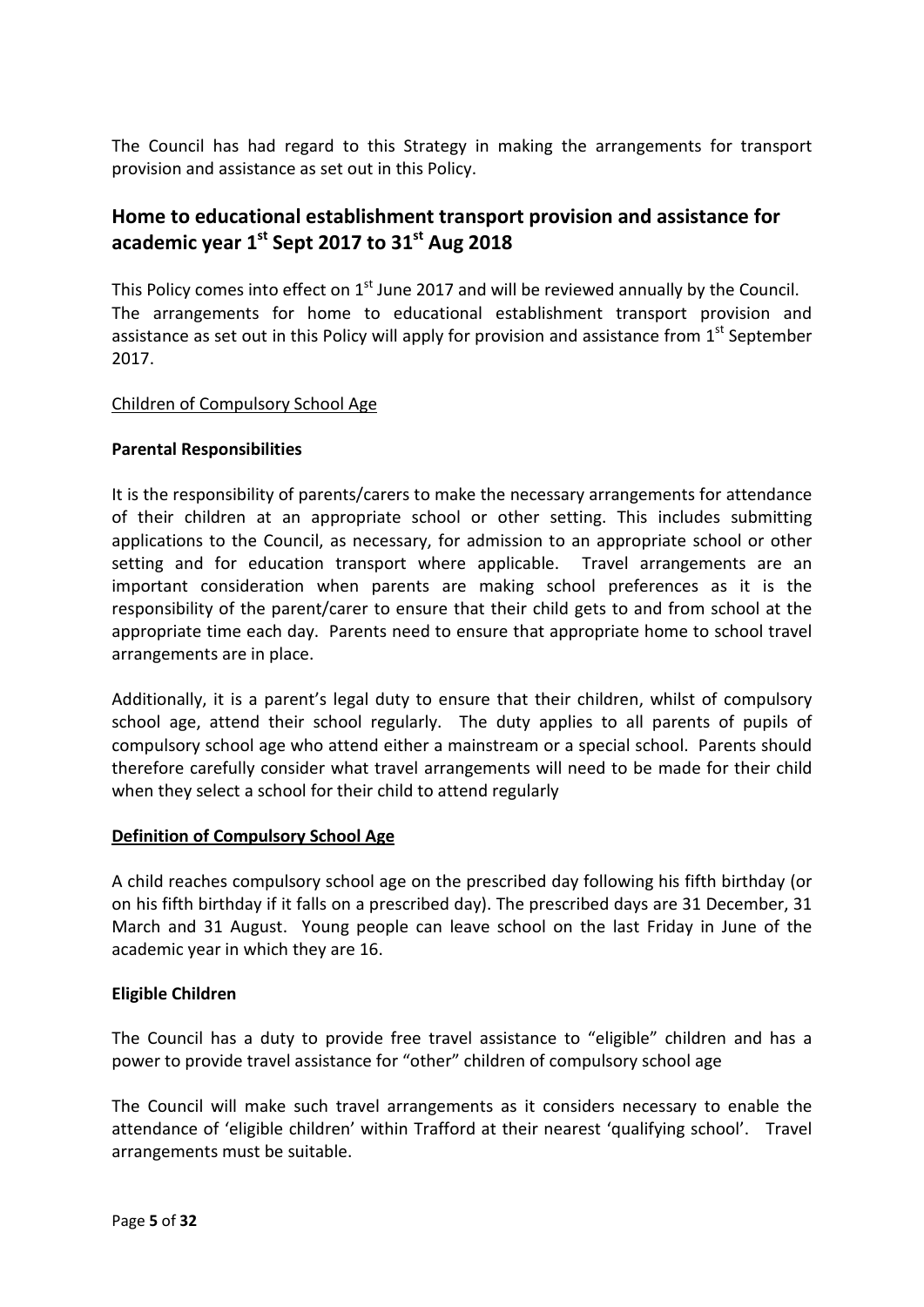An "eligible child" is a child: -

- Of compulsory school age **and**
- attending the nearest 'qualifying school' or a place other than that 'school' whereby arrangements have been made for their attendance due to exclusion, illness or otherwise pursuant to Section 19 (1) of the Education Act 1996 ('the school') **and**

either

- no arrangements relating to travel in either direction between their home and school are provided free of charge by any other person **or**
- such travel arrangements are provided but (even if taken together with any other such arrangements) they are not suitable for the purpose of facilitating their attendance at school **and** who meets **one** of the following criteria: -
	- Special educational needs, disability or mobility problems Children registered at a "school" within walking distance of home who, by reason of their special educational needs (SEN), disability or mobility problems, cannot reasonably be expected to walk there and no suitable arrangements have been made for them to attend a nearer school
	- Nature of route Children registered at a "school" within walking distance of home, but having regard to the nature of the routes which they could reasonably be expected to take, cannot reasonably be expected to walk, and no suitable arrangements have been made for them to attend a nearer school
	- Outside walking distance Children registered at a "school" outside walking distance and no suitable arrangements have been made for boarding at or near the school or for them to attend a nearer school. (See below for definition of walking distance)
	- Free school meals children Children aged  $8 11$  registered at a school more than two miles from home and satisfy the either of the following:
		- o In receipt of free school lunches **or**
		- o a parent with whom they are ordinarily resident is awarded Working Tax Credit at the maximum rate
	- Excluded children  $-$  where excluded children and obliged to attend a place other than their registered school which is outside walking distance,
	- Children aged 11 and over Children aged 11 and over who satisfy the appropriate condition of having free school meals or their parents are in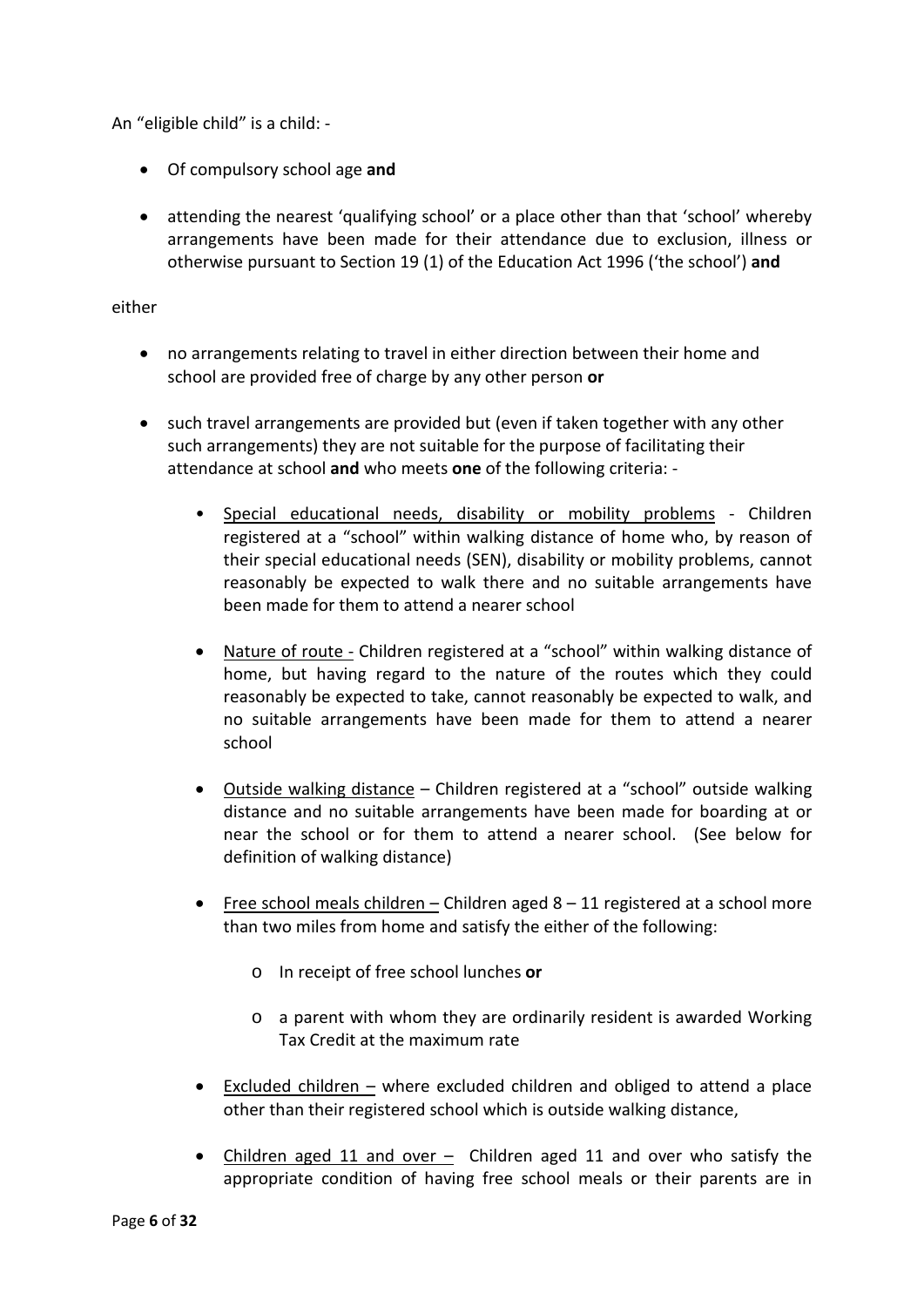receipt of the maximum amount of Working Tax Credit are eligible children, if:

- They are registered pupils at a qualifying school which is more than two miles, but not more than six miles, from their home and there are not three or more suitable qualifying schools which are nearer to their home or
- They are registered pupils at a qualifying school which is more than two miles, but not more than 15 miles, from their home and their parent has expressed a wish, based on the parent's religion or belief, for them to be provided with education at that school and having regard to the religion or belief on which the parent's wish is based, there is no suitable qualifying school which is nearer to the child's home or
- They are receiving education at a place other than a school by virtue of arrangements made under s19 (1) of the EA 1996 and that place is more than two miles but not more than six miles from their home

## <span id="page-6-0"></span>**"Qualifying School"**

The relevant educational establishment in relation to an "eligible child" will be either a qualifying school or the place, other than a school, where they are receiving education by virtue of arrangements made under section 19(1) of the Education Act 1996. These are:

- a community, foundation or voluntary school;
- a community or foundation special school;
- a non maintained special school;
- a pupil referral unit;
- a maintained nursery school;
- a city technology college, a city college for the technology of the arts, an academy school including free schools and University Technical Colleges;
- in relation to a child with a Statement (Statement) of Special Educational Needs or Education, Health and Care Plan (EHCP), a qualifying school also means an independent school (other than a city technology college, city college or academy), if it is the only school named in 'the plan' or it is one or two or more schools named in 'the plan' and of those schools it is the nearest to the child's home.

For children without a Statement or an EHCP, the 'nearest qualifying school' is the school nearest the child's home that has places available. If parents choose a more distant school, travel assistance will not be provided.

Parents who choose one of the following types of school will be ineligible for transport assistance unless the school is their child's nearest qualifying school:

- A denominational school based on religious beliefs;
- A single sex school.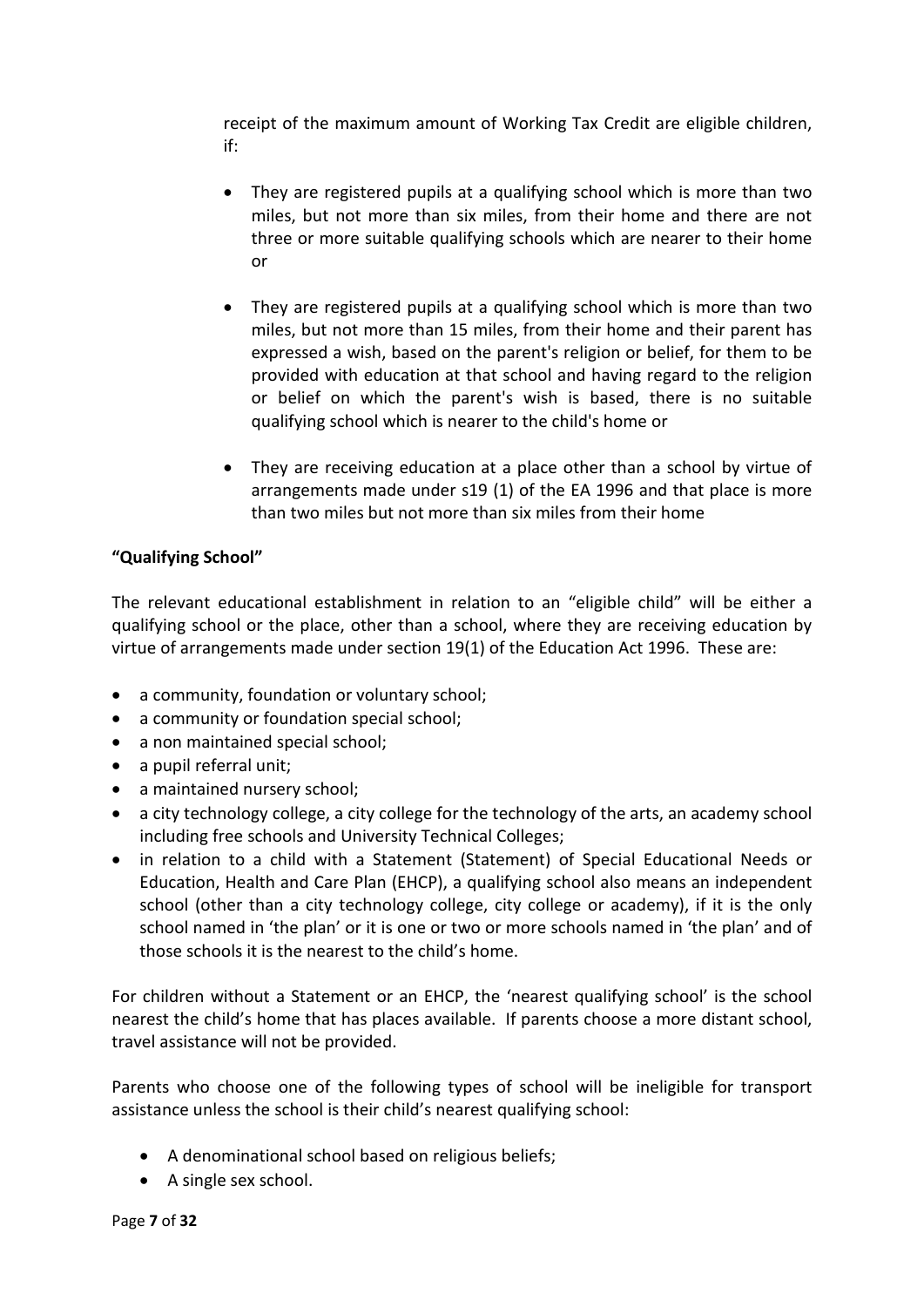#### <span id="page-7-0"></span>**Low Income Families**

A low income family is regarded as one where the child is eligible for 'Free School Meals' or where the parent that the child normally lives with is in receipt of the highest level of Working Tax Credit (i.e. they have no deductions from their award based on income). Where a parent is applying for travel assistance on the basis that they are a low income family in receipt of Working Tax Credit, a copy of the awards notice, showing the maximum level of Working Tax Credit will need to be provided.

#### <span id="page-7-1"></span>Free School Meal Entitlement

In accordance with the Department for Work and Pensions, "In England a Free School Meal (FSM) is a statutory benefit available to school aged children from families who receive other qualifying benefits and who have been through the relevant registration process.

Under current rules, if parents receive any of the following support their children may be entitled to receive free school meals:

- Income Support
- Income-based Jobseekers Allowance
- Income-related Employment and Support Allowance
- Support under Part VI of the Immigration and Asylum Act 1999
- the guaranteed element of State Pension Credit
- Child Tax Credit (provided they are not also entitled to Working Tax Credit and have an annual gross income of no more than £16,190)
- Working Tax Credit run-on paid for 4 weeks after qualification for Working Tax Credit ends
- Universal Credit

All children in reception, year one and year two are entitled to a free school meal in state funded schools under the Children and Families Act 2014, however, unless the family of such a child also receives the highest level of Working Tax Credit the family will not be regarded as a low income family.

#### <span id="page-7-2"></span>**Walking Distance and Assessment of Route**

Statutory Walking Distance is:

- a. two miles for children under eight;
- b. three miles for other children aged eight and over.

Postcodes are used to measure walking distance from the pupil's home to the qualifying school, by way of the shortest walking route along which a child, accompanied as necessary, may walk safely. In order to ensure consistency and fairness the measurement is calculated through the use of various GIS systems, as appropriate and is strictly applied. The route may include footpaths, bridleways, and other pathways as well as recognised roads. An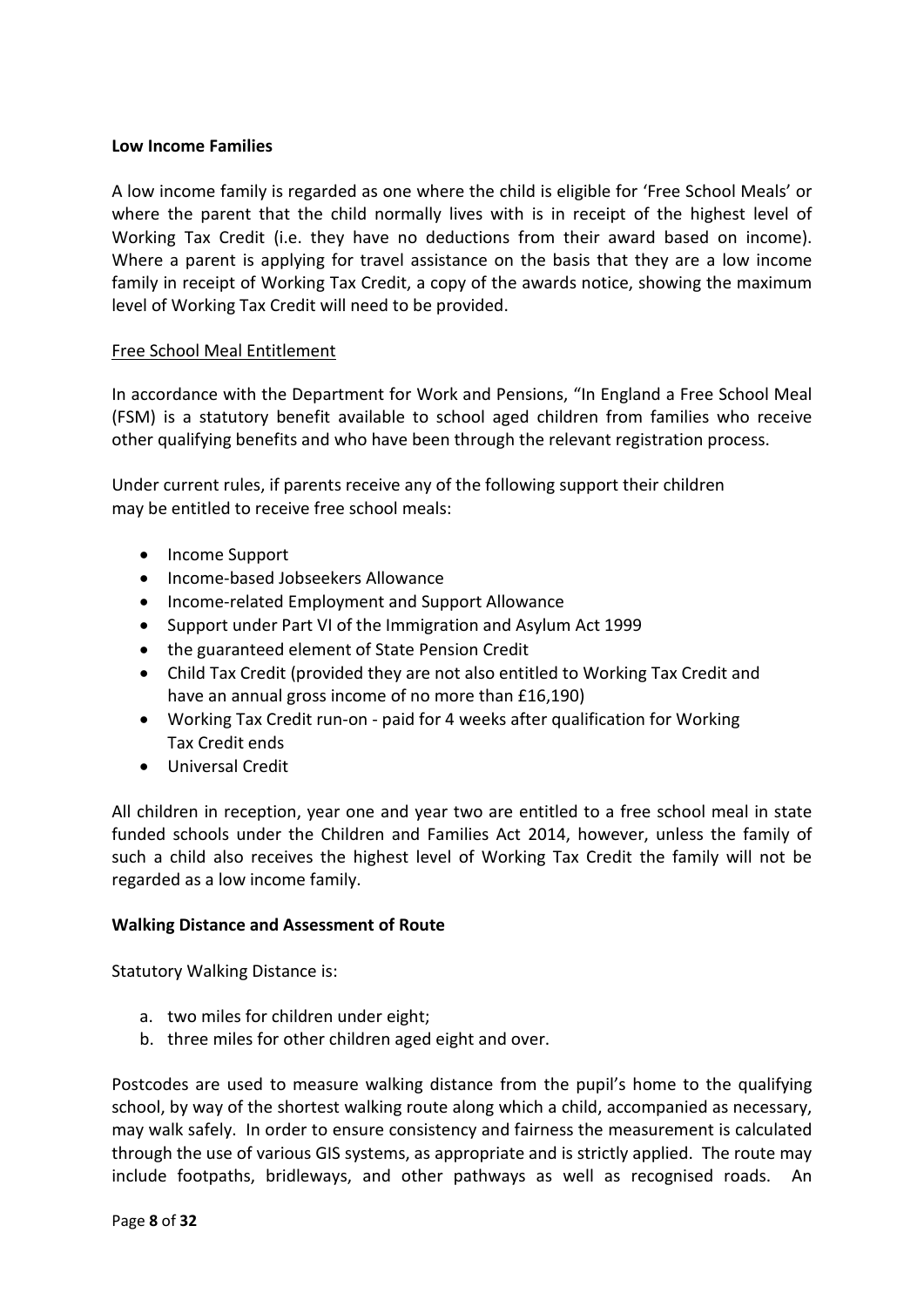assessment of the route will be made by the Council to determine the risks and whether any potential risks might be mitigated.

#### <span id="page-8-0"></span>**Accompaniment**

In deciding whether a child cannot reasonably be expected to walk by reason of their special educational needs, a disability or mobility problems, or because of the nature of the route, the Council will consider whether the child could reasonably be expected to walk if accompanied and, if so, whether the child's parent can reasonably be expected to accompany the child.

#### <span id="page-8-1"></span>"Other" Children

The Council has a power to provide travel assistance to "other children" of compulsory school age. The Council has exercised its power and may provide travel assistance to the following categories of children**.**

#### <span id="page-8-2"></span>**Children attending a Grammar School**

The Council does not have a duty to provide free travel assistance to grammar school children where the grammar school the child attends is not the nearest qualifying school. However, it is recognised that as the Council operates a selective system, all children are within the selective system whether they choose to be or not. Therefore the Council will provide travel assistance to a child attending the nearest grammar school for which they are eligible.

A grammar school will not be classed as the nearest qualifying school for a child if the child does not go through the selection process for that school or where the child is unable to gain a place due to the entrance requirements of the school or lack of availability of places.

Children who attend a grammar school that is not the nearest grammar school for which they are eligible will not receive travel assistance from the Council unless they are from a low income family. In this case children who are registered at a school which is between two and fifteen from home will be able to receive travel assistance.

#### <span id="page-8-3"></span>**Primary Age Children attending a Denominational School**

Although there is no statutory duty to provide travel assistance to support primary school aged children to attend a denominational school, the Council will provide travel assistance to children from low incomes families who are registered at a denominational school which is between two and fifteen miles from their home if the parents preference for that school is based on the parent's religion or beliefs and having regard to those beliefs there is no suitable qualifying school which is nearer home.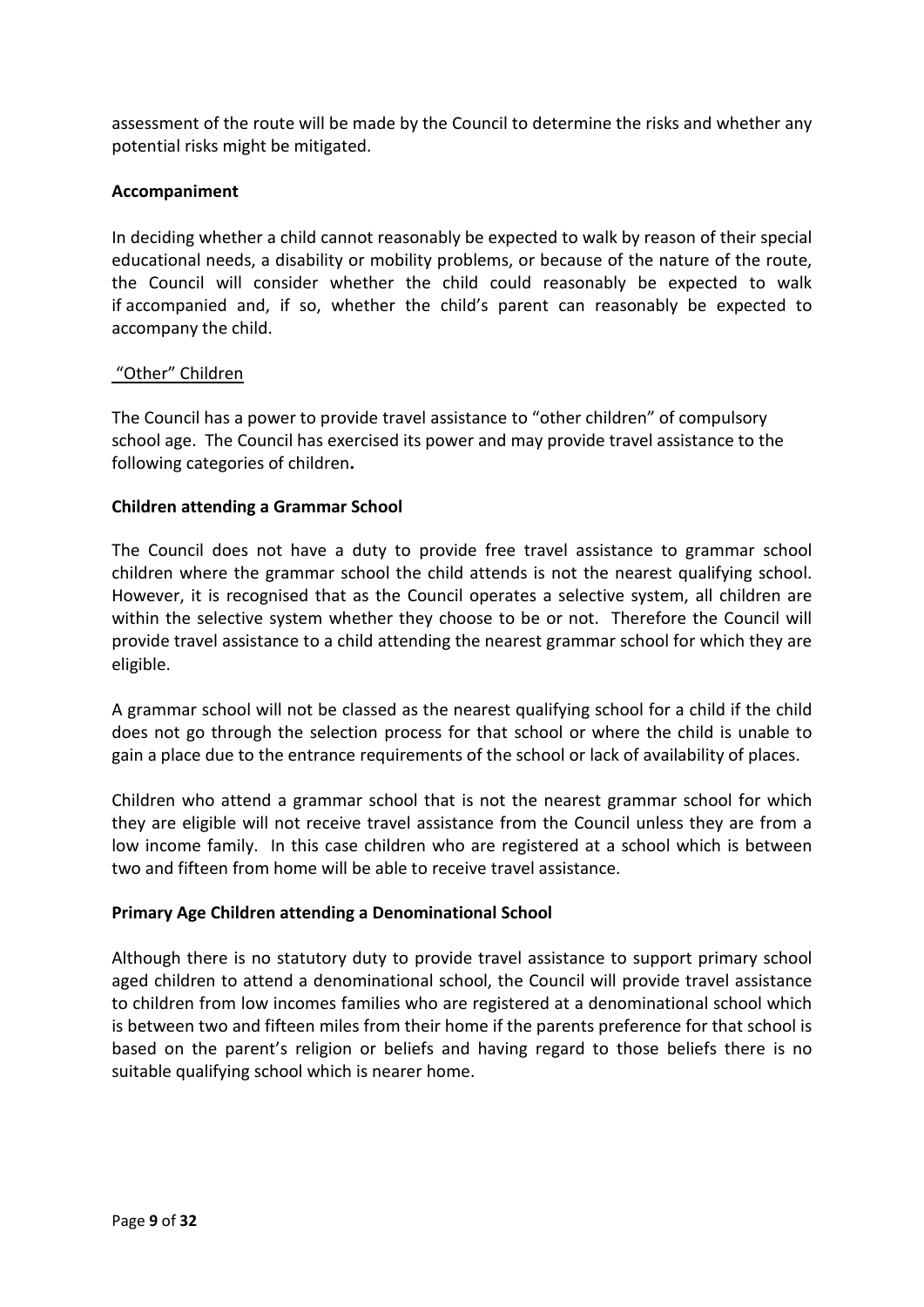#### <span id="page-9-0"></span>**Children starting Reception**

Children are not of compulsory school age until the prescribed day following his fifth birthday (or on his fifth birthday if it falls on a prescribed day). The prescribed days are 31 December, 31 March and 31 August.

However, most children in Trafford start school in reception class in the September of the academic year in which they become five. Travel Assistance applications will be accepted for these children; to receive travel assistance the child must meet the eligibility criteria for a primary pupil of compulsory school age.

#### <span id="page-9-1"></span>**Pre-School Children aged 2-4 years old**

Where a pre-school child either has an Education, Health and Care Plan (EHCP) or is undergoing an EHCP Assessment and is placed at a primary special school, in Trafford, in accordance with the Children and Families Act 2014, they may be entitled to travel assistance. To be considered eligible there needs to be medical or social reasons, supported by professional evidence for example from a social worker or medical professional, why your child cannot attend the place without Council travel assistance. If deemed entitled to travel assistance, a charge will be levied.

The charges will be £200 per term and payment is required at the start of the term. If families can demonstrate financial hardship (please refer to Low Income Families on page 8 of the Policy), the charge will be £100 per term.

### <span id="page-9-2"></span>**General Points**

#### <span id="page-9-3"></span>Residence

To be considered for travel assistance as an "eligible" or "other" child, the child must be a resident of Trafford. Checks will be made to verify addresses. The Council has the right to ask for further proof of address if records do not match.

Travel assistance will be to and from the child's home address. Home is defined as where the child is normally and habitually resident. Where there is shared residency between two parents either or both addresses will be considered to be the child's home.

#### <span id="page-9-4"></span>Alternative Address

Where an alternative address is requested by a parent, the decision rests with the Council whether to accept the alternative address. In all cases, only a maximum of one other address will be considered and the alternative address should not be further in distance than the child's home to school. The route may include footpaths, bridleways, and other pathways as well as recognised roads. An assessment of the route will be made by the Council to determine the risks and whether any potential risks might be mitigated.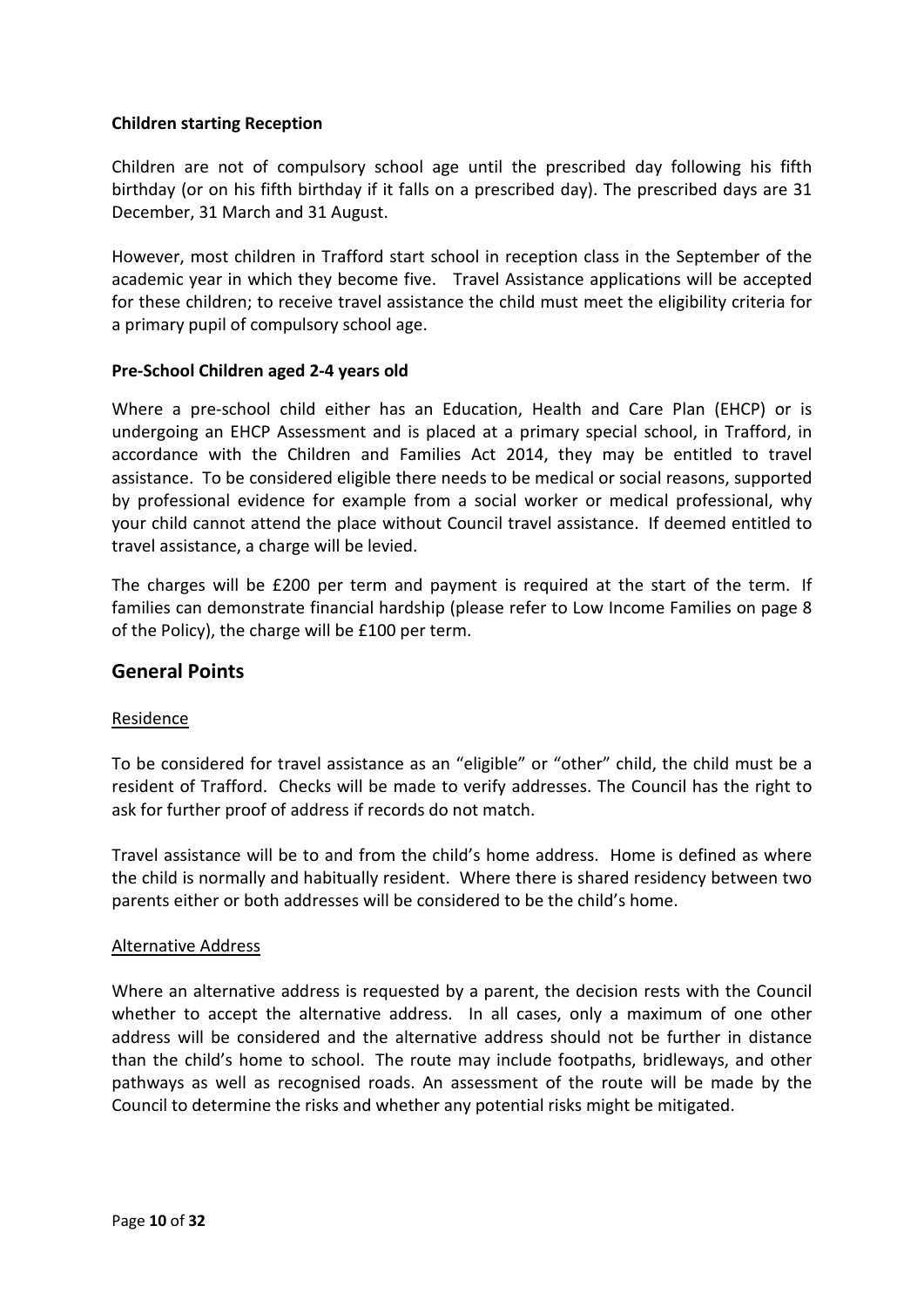## <span id="page-10-0"></span>Provision of Travel Assistance to and from Childminders, Nurseries and After School Activities

The provision of travel assistance to non-statutory education or clubs does not fall within the Council's duties under part 9 of the Education Act 1996. Travel arrangements are provided from home to educational establishment and are provided at the start and end of school day. Transport is not provided during the course of the school day.

#### <span id="page-10-1"></span>Travel Assistance between Schools

Pupils based full-time at one school may visit another school for integration purposes. Where this happens, transport arrangements must be made between the schools.

#### <span id="page-10-2"></span>Children attending Residential Placements

Transport for children in residential placements will be provided as follows:

- Weekly residential placement Travel arrangements will be made to school on Monday and from school on Friday each week.
- Termly residential placement Transport will be provided at the beginning and end of each term and mid-term holiday.
- Pupils requiring a 52 week placement the Council will make travel arrangements up to a maximum of three return journeys per year.

#### <span id="page-10-3"></span>Use of Disability Living Allowance (DLA) and Personal Independence Payment (PIP)

Travel assistance for eligible children will be provided free of charge regardless of any benefits the child or family receive.

#### <span id="page-10-4"></span>Changes of Circumstances

If a child moves school, home address or there is another significant change in circumstances then this may affect their eligibility for travel assistance or the suitability of the travel assistance provided. All changes in circumstances should be reported and a new application for travel assistance must be made.

#### <span id="page-10-5"></span>Withdrawal of Travel Assistance Awarded in Error

If a child has been awarded travel assistance in error, the Council has the right to withdraw this after first considering the circumstances of each case to determine whether there are exceptional reasons for provision to continue. Where transport is to be withdrawn, 6 weeks' notice will be given.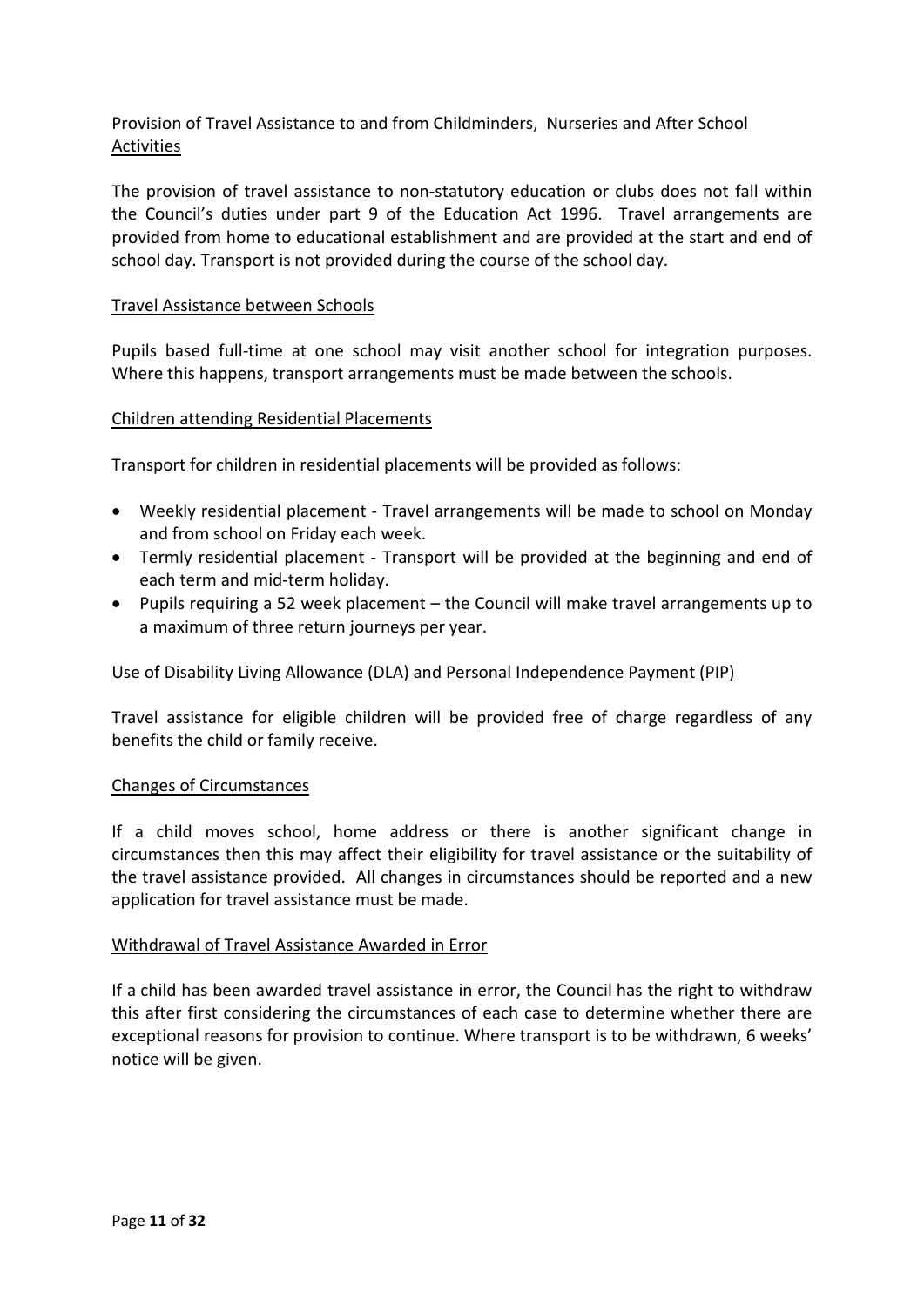# <span id="page-11-0"></span>Post 16 Travel Assistance for 2017/18 for the Academic Year 1<sup>st</sup> September **2017 to 31st August 2018**

This section of the All Age Transport Policy is designed to comply with the requirements set out in s509AA and s509AB Education Act 1996. The law requires the Council to specify what transport and financial support it considers is necessary to facilitate the attendance at educational establishments of persons of sixth form age receiving education or training. A person of sixth form age is defined as someone over compulsory school age, but under the age of 19 or a person who has begun a particular course of education or training at an establishment before attaining the age of 19 and continues to attend that course. In addition, the Council is required to expressly set out the arrangements for facilitating the attendance at educational establishments of disabled persons and persons with learning difficulties. From June 2015, young people have been required to stay in education or training until their 18th birthday.

#### **Review**

This Policy comes into effect on  $1<sup>st</sup>$  June 2017 and will be reviewed annually by the Council and any revisions published before the  $31<sup>st</sup>$  May in each year.

The arrangements for Post 16 Travel Assistance as set out in this Policy will apply for assistance which will be provided from  $1<sup>st</sup>$  September 2017.

#### <span id="page-11-1"></span>Travel Assistance for Young People between 16 and 19 years

There is no automatic entitlement to free home to school or college transport once a student is over 16. However, the Council has a power to determine what travel assistance and provision is necessary to facilitate a young person's participation in education and training but there is no obligation to fund the travel assistance arrangements. In determining what travel assistance is necessary, the Council will take into account the following:

- The needs of those for whom it would not be reasonably practicable to attend a particular establishment to receive education or training if no arrangements were made;
- The need to ensure that young people in the area have reasonable opportunities to choose between different establishments at which education and training is provided;
- The distance from the student's home to establishments of education and training;
- The journey time to access different establishments;
- The cost of travel assistance to the establishment in question;
- The degree to which the young person would benefit from encouragement to travel as independently as possible.
- Any alternative means of facilitating the student's attendance at establishments;

For a student to be eligible to apply they must:-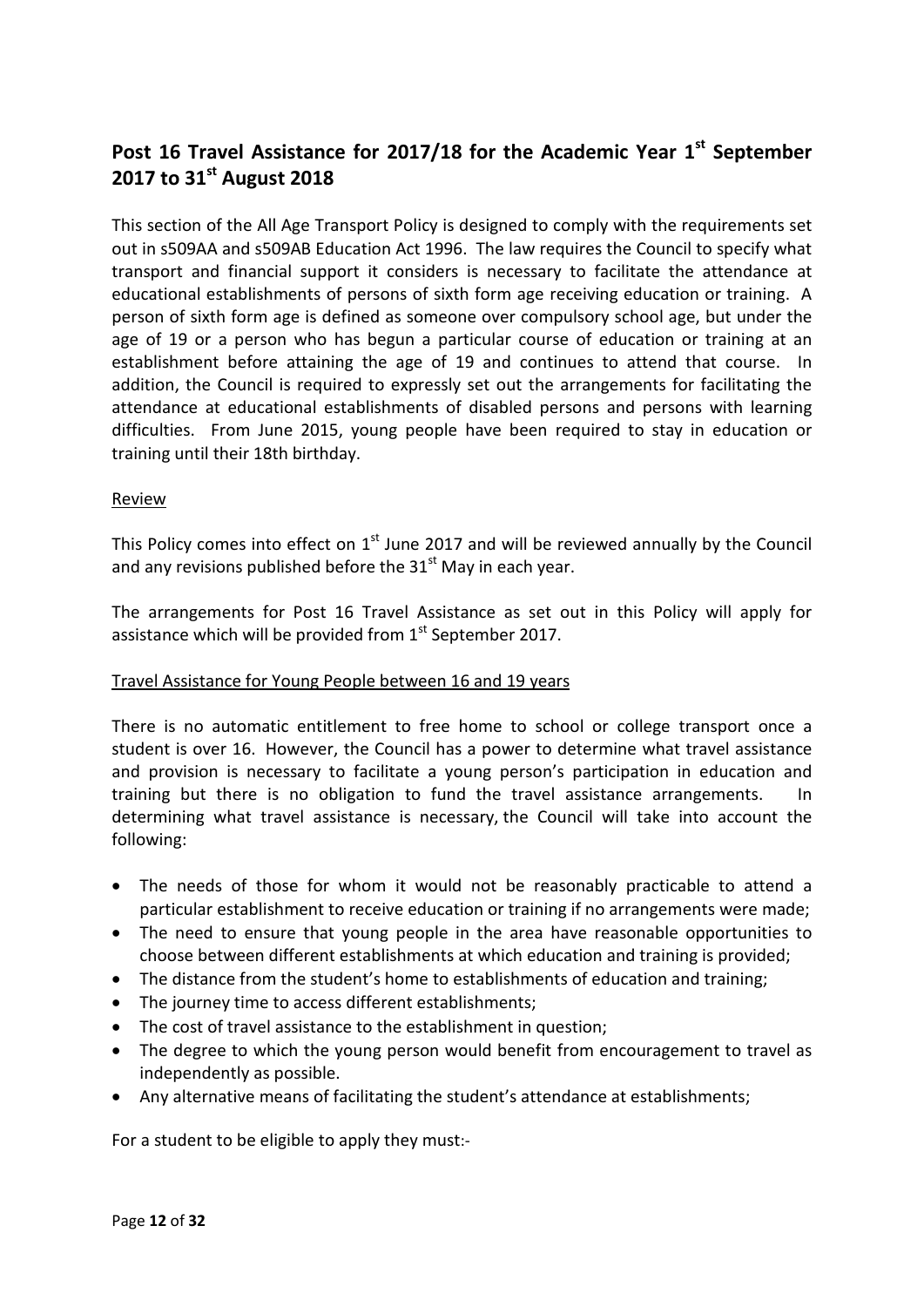- live in the Trafford Council area;
- be under 19 years of age at 31 August 2017;
- attend a full-time course/training;
- have applied for and been refused bursary funding from/through their education/training setting. Evidence of this will be required.

Where students do not qualify for the Council's Post-16 travel assistance they will need to make their own arrangements for travel to and from the educational establishment in question.

#### <span id="page-12-0"></span>Students aged 16-19 years in Mainstream Provision

Eligibility for travel assistance for those students without an Education, Health and Care Plan or Learning Disability Assessment will be considered under this section.

Students must in the first instance apply to their school or college for bursary funding to assist with their travel costs. For many students this is discretionary and schools/colleges may assist in different ways. Please see the section on page 18 of this Policy on concessionary fares, discounts and subsidies.

If a student is refused assistance by the school or college, the Council will consider applications for assistance on the basis of financial hardship. Travel assistance will be provided by the Council where the student's application proves financial hardship because the student's parent or carer is in receipt of one of the following benefits:-

- Income Support
- Child Tax Credit but NOT entitled to Working Tax Credit and the household income does not exceed £16,190
- Income-based Job Seekers Allowance (IBJSA)
- Employment Support Allowance (Income Related)
- Guaranteed Element of State Pension Credit
- Support under Part VI of the Immigration & Asylum Act 1999
- Universal credit

Where assistance is provided on this basis it will be subject to a charge of £100 a term payable by the student.

<span id="page-12-1"></span>Students aged 16-19 years with a Statement of Special Education Needs, Education, Health and Care Plan or Learning Disability Assessment attending sixth form or other further education provider

Eligibility for travel assistance for those students with an Education, Health and Care Plan or Learning Disability Assessment attending either mainstream or specialist provision will be considered under this section.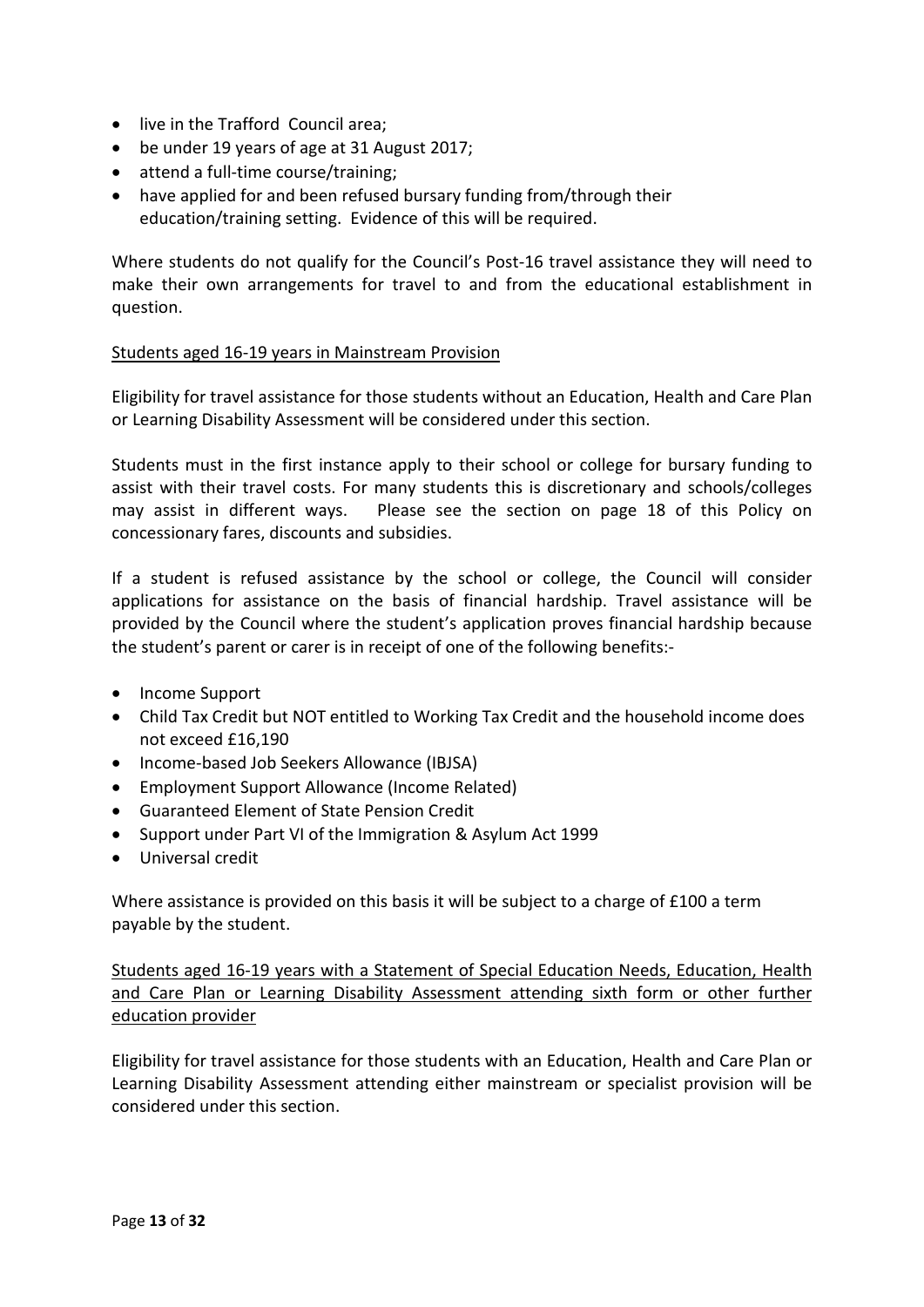The travel assistance requirements of post-16 students with special educational needs will be considered during the transitional planning process undertaken during years ten and eleven.

All young people who have a statement of Special Educational Need (SEN) or an Education Health Care Plan (EHCP) will have an EHC needs assessment in year eleven and, if staying on at school, this will be updated in their final year.

Students who fall within this category and who meet the criteria above will need to make an application for assistance in accordance with the Council's application procedure. To be considered eligible there needs to be medical or social reasons (including both physical and mental conditions affecting the capacity for independent travel), supported by professional evidence, why travel assistance is necessary to facilitate that young person's participation in education and training. If deemed entitled to travel assistance, a charge will be levied.

In those cases where the Council considers that applicants meet the criteria for 16-19 travel assistance, the Council will levy a charge if assistance is provided. Charges will be £200 per term. However, where families can demonstrate financial hardship as set out in the section on Low Income Families on page 7 of this Policy, the charge will be £100.00 per term.

### <span id="page-13-0"></span>**Adult Learners**

The Council is required to prepare a transport policy statement for Adult Learners specifying any transport or other travel assistance including any payment of travelling expenses to be made and any travel concessions available under s508F of the Education Act 1996. The Council has the power to make arrangement for the provision of transport and otherwise as it considers necessary in relation to adults and relevant young adults. In considering what arrangements it is necessary to make in relation to relevant young adults, the Council must have regard to its duties under s15ZA (1) which requires the Council to secure enough suitable education and training to meet the reasonable needs of relevant young adults.

### <span id="page-13-1"></span>Eligible Adults

Section 508F of the EA 1996 requires LAs to make such arrangements for the provision of free transport as they consider necessary (or as the Secretary of State may direct) for the purpose of facilitating the attendance of:

- adults receiving education at an institution maintained or assisted by the Council and providing further or higher education or within the FE sector;
- relevant young adults (adults aged under 25 with learning difficulties) receiving education or training at institutions outside both the further education and higher education sectors where the LA has secured the education or training and boarding accommodation under section 514A.

Eligibility for travel assistance will be assessed having regard to the adult's assessed needs which are carried out by Trafford Social Services. For more information on the assessment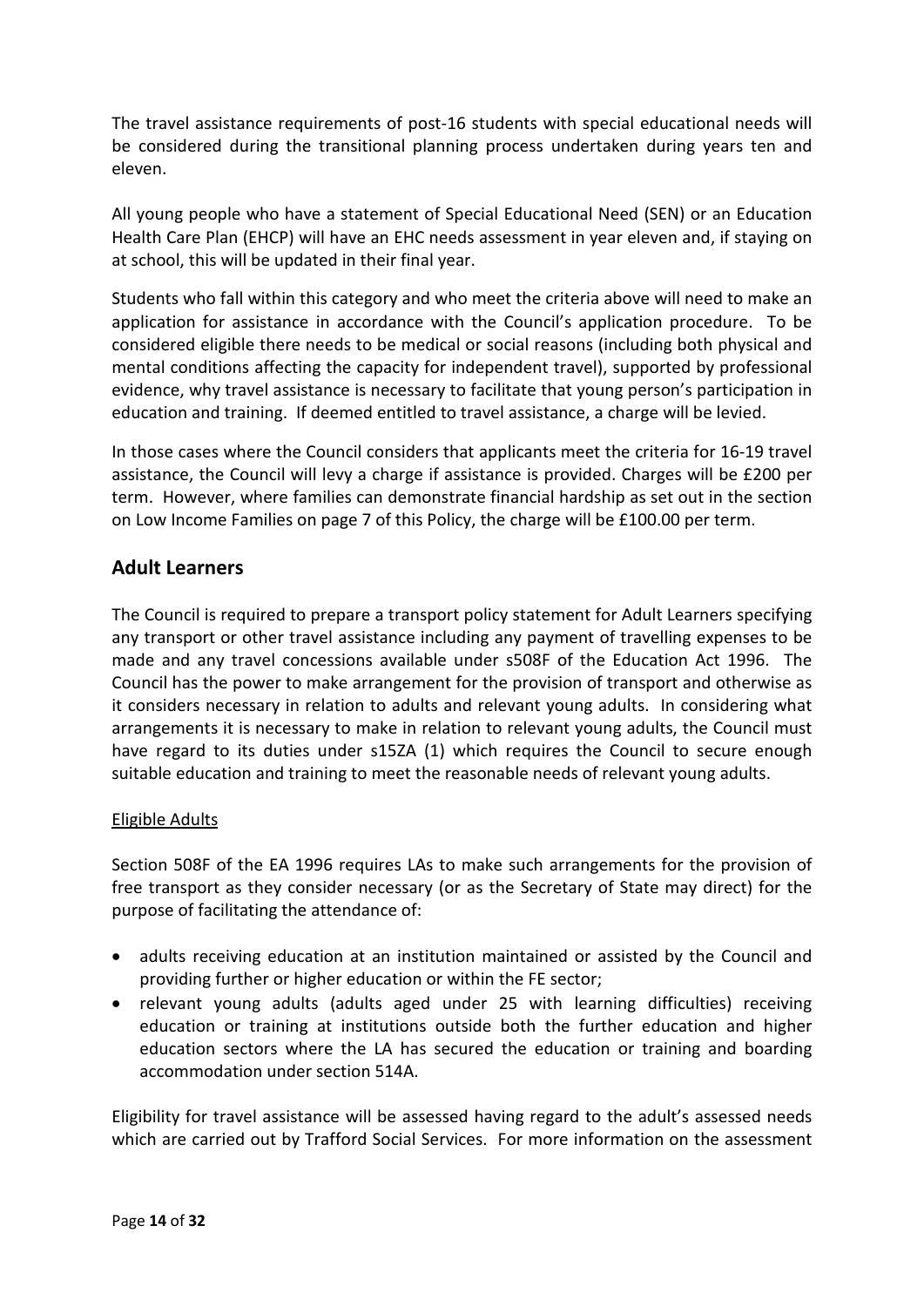process for adults, visit the [SEND Local Offer for Social Care o](http://www.trafforddirectory.co.uk/kb5/trafford/fsd/advice.page?id=OR36yqIoxxQ)n the Trafford Service Directory.

Please see the section on page 14 of this Policy for the factors that will be taken into consideration when assessing need for travel assistance.

Where there is an identified eligible need for the provision of travel assistance, as a result of the needs assessment carried out by social services, this will be organised by Trafford Travel Co-ordination Unit.

Travel assistance for adult learners will be free of charge.

#### <span id="page-14-0"></span>**Review**

Access to travel assistance will be individually reviewed, along with other elements of the care plan, at least annually.

**These provisions will be reviewed annually by the Council as part of the annual review of this Policy.**

## <span id="page-14-1"></span>**Disabled children (0 – 18) accessing social care or similar, including respite / short breaks**

The legislation governing transport from home to educational establishment is set out in part 9 of the Education Act 1996. However, some children may have been assessed as having a social care need and this can include attendance at respite / short breaks provision.

Transport to social care or similar provision will be provided where it is deemed necessary to meet the child's needs. For more information on the assessment process regarding child in need assessments, visit the [SEND Local Offer for Social Care o](http://www.trafforddirectory.co.uk/kb5/trafford/fsd/advice.page?id=OR36yqIoxxQ)n the Trafford Service Directory.

Where, as a result of the child in need assessment, it is deemed necessary for transport to meet the needs of the child which will be considered on an individual basis, this will either be organised by the respite provider or the Trafford Travel Coordination Unit. This will be provided free of charge.

#### <span id="page-14-2"></span>Review

Care plans will be reviewed annually, however, where there is a material change in a disabled child's needs, a re-assessment will be undertaken and this means the child's entitlement to transport will then be re-considered.

These provisions will be reviewed annually by the Council as part of its annual review of this Policy.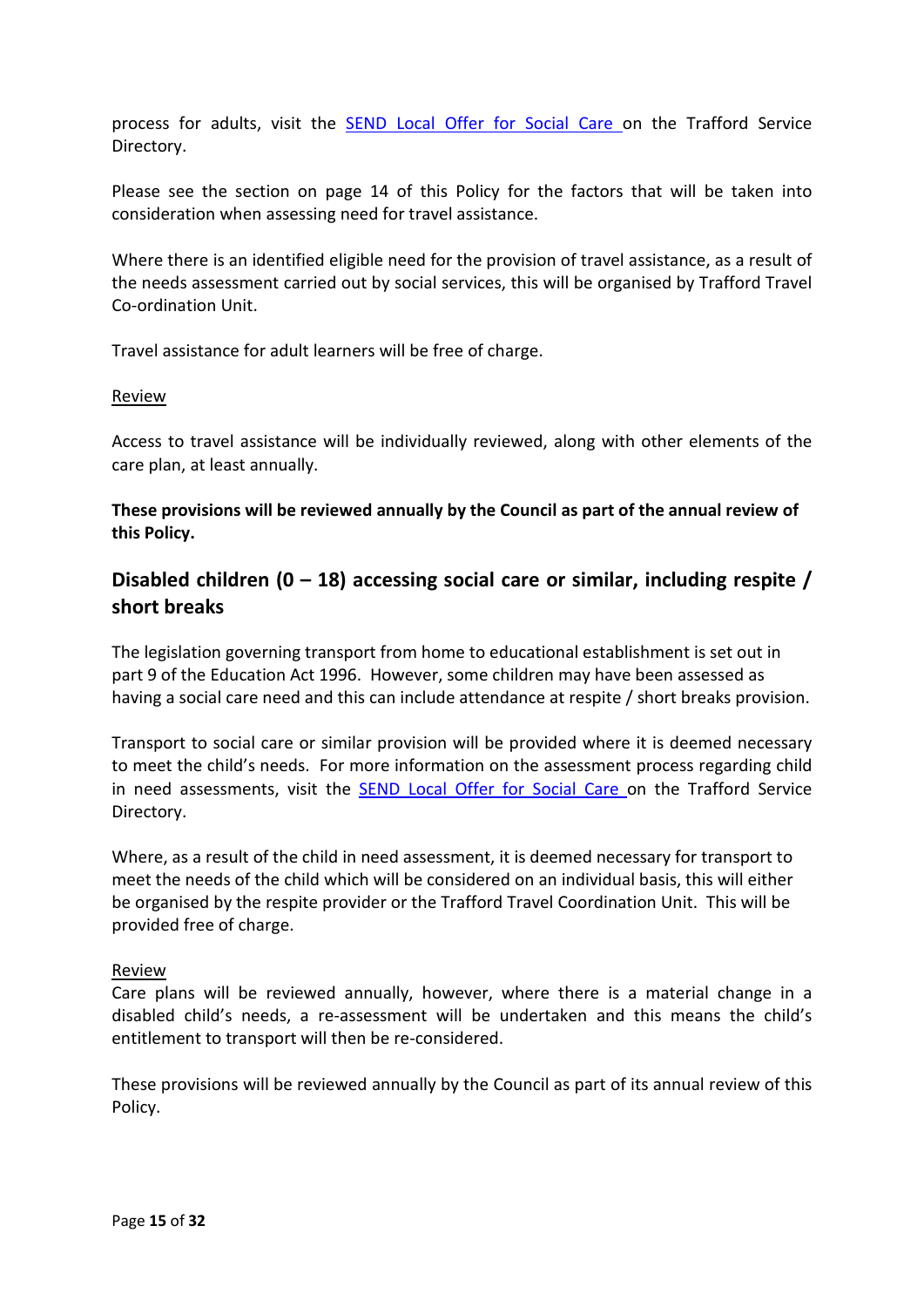## <span id="page-15-0"></span>**Adults with Care and Support Needs**

The Care Act 2014 and the National Eligibility Framework for social care has replaced various pieces of legislation and policies.

Adult Social Care has a legal duty to provide access to services which may in some circumstances include transporting people to locations to access services. This applies where service users are eligible for social care support

The Care Act 2014 sets out that duty as follows:

'The national eligibility criteria set a minimum threshold for adult care and support needs and carer support needs which local authorities must meet. All local authorities must comply with this national threshold'.

The Act details that:

'Local authorities should consider the adult's ability to get around in the community safely and consider their ability to use such facilities as public transport, shops or recreational facilities when considering the impact on their wellbeing'.

The provision of adult social care is aimed at promoting the maximum possible independence for adults with care and support needs.

In extending this principle to the provision of transport, this policy sets the criteria that will be used to assess whether the service user's need to access services and community amenities and if these needs can be best met through independent travel arrangements, privately funded transport or whether Council arranged travel assistance is necessary.

This policy rests upon a general assumption and expectation that wherever possible, adults with care and support needs will meet their own needs for travelleing to access and take advantage of services, or support to facilitate them.

Transport is a means of accessing other services or support. The overriding principle is that the decision to provide transport is based on a person's individual circumstances including: needs, risks, outcomes and on promoting independence.

Travel assistance will only be provided if, in the opinion of the assessor, there is no alternative and appropriate travel arrangements available (be it personal, with the assistance of family / friends or public transport) and it is the only reasonable means of ensuring that the service user can safely access an assessed and eligible service.

Eligibility for travel assistance will be determined by the assessment of need which forms the basis on which Adult Social Care responds to requests for assistance and is concerned with exploring a person's presenting needs and determining their eligibility for services. Always focusing on promoting independence and personal abilities within the assessment process .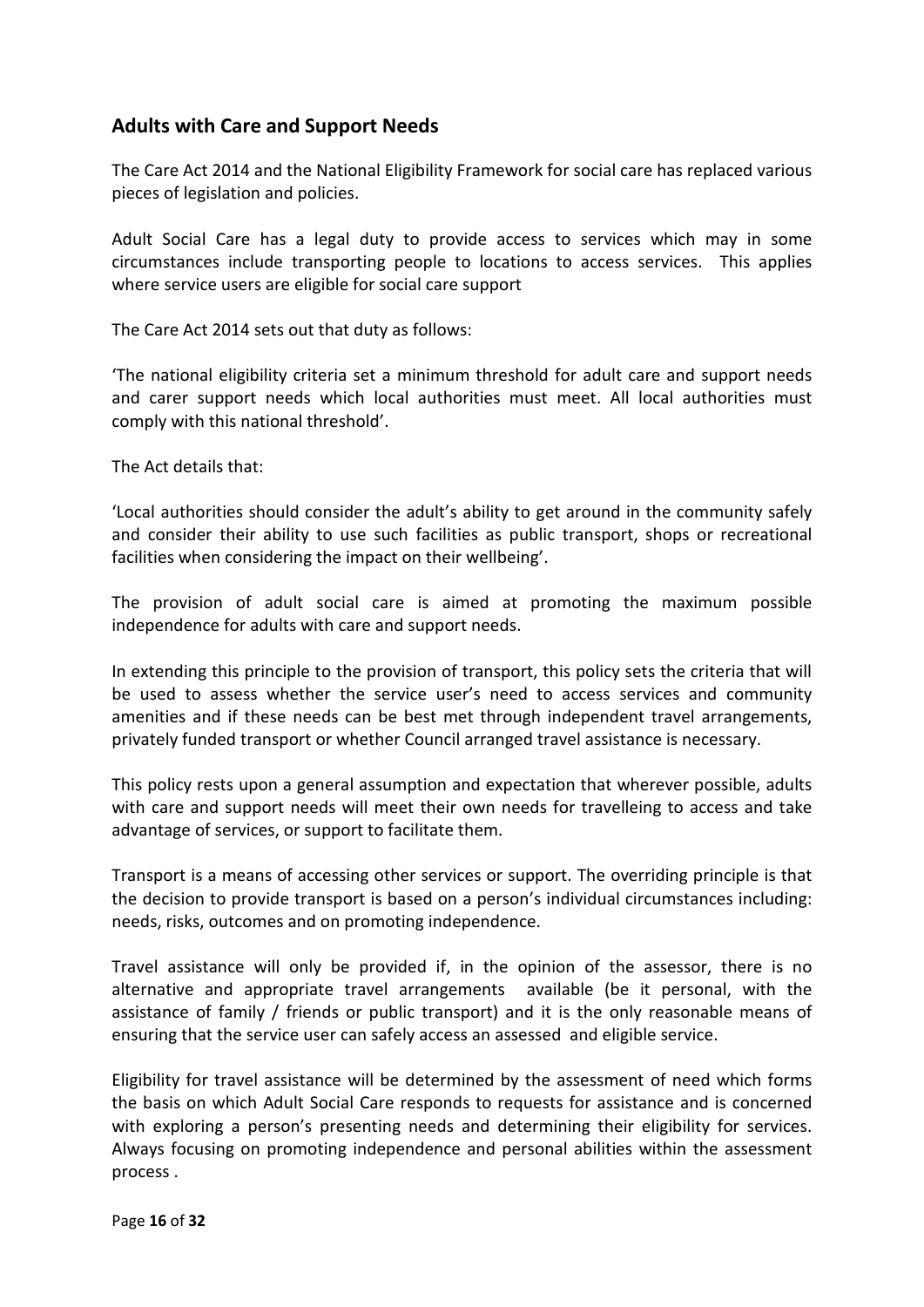The provision of transport will only be considered in relation to meeting the needs of adults aged 18 years and over who have been assessed as eligible for services and/or support from Adult Social Care.

As part of the Assessment and Care Planning process carried out by Trafford Social Services, the need to pursue other activities away from the adult with care and support needs home may be identified. The need for travel to any community service or activity service must be part of the assessment of a person's needs and any subsequent reassessment can only be provided where the person is eligible for a service in accordance with the national eligibility criteria set out in [the Care Act 2014.](http://www.legislation.gov.uk/ukpga/2014/23/contents/enacted/data.htm) For more information on the assessment process for adults, visit the [SEND Local Offer for Social Care o](http://www.trafforddirectory.co.uk/kb5/trafford/fsd/advice.page?id=OR36yqIoxxQ)n the Trafford Service Directory.

Assessment of eligibility, for the provision of transport assistance, will be undertaken in consideration of:

- The Care Act 2014;
- The availability of existing transport and travel arrangements ;
- The ability of a person to travel independently with regard to their physical mobility and other factors that may introduce risk including conditions that will lead to the deterioration of a person's ability to travel without assistance.

The assessor will use this information to determine whether the adult with care and support needs:

- Is capable of travelling independently on the proposed method of transport without an unreasonable level of risk;
- Requires some training, support or assistance that will enable them to be capable of travelling independently in the near future;
- Is not capable of travelling independently on the proposed method of transport and will therefore recommend a method of Council funded transport as set out in this policy that is appropriate to their assessed needs.

Where there is an identified eligible need for the provision of travel assistance, as a result of the needs assessment carried out by social services, this will be organised by Trafford Travel Co-ordination Centre or a suitable alternative agreed with Trafford Council ie via a personal budget arrangement

Where deemed eligible for travel assistance, the Council will levy a charge. Charges will be £2.50 per journey. This will not affect an individual's "minimum income guaranteed" amount that ensures that a person is left with a minimum level of income in accordance with the Care Act Charging and Assessment of Resources Regulations 2014 and Statutory Guidance.

Where an individual is provided with a Personal Budget or requests a Direct Payment to meet their assessed needs for care, the same principles will apply as to those people opting to receive support directly from Adult Social Care. The cost of transport will only be included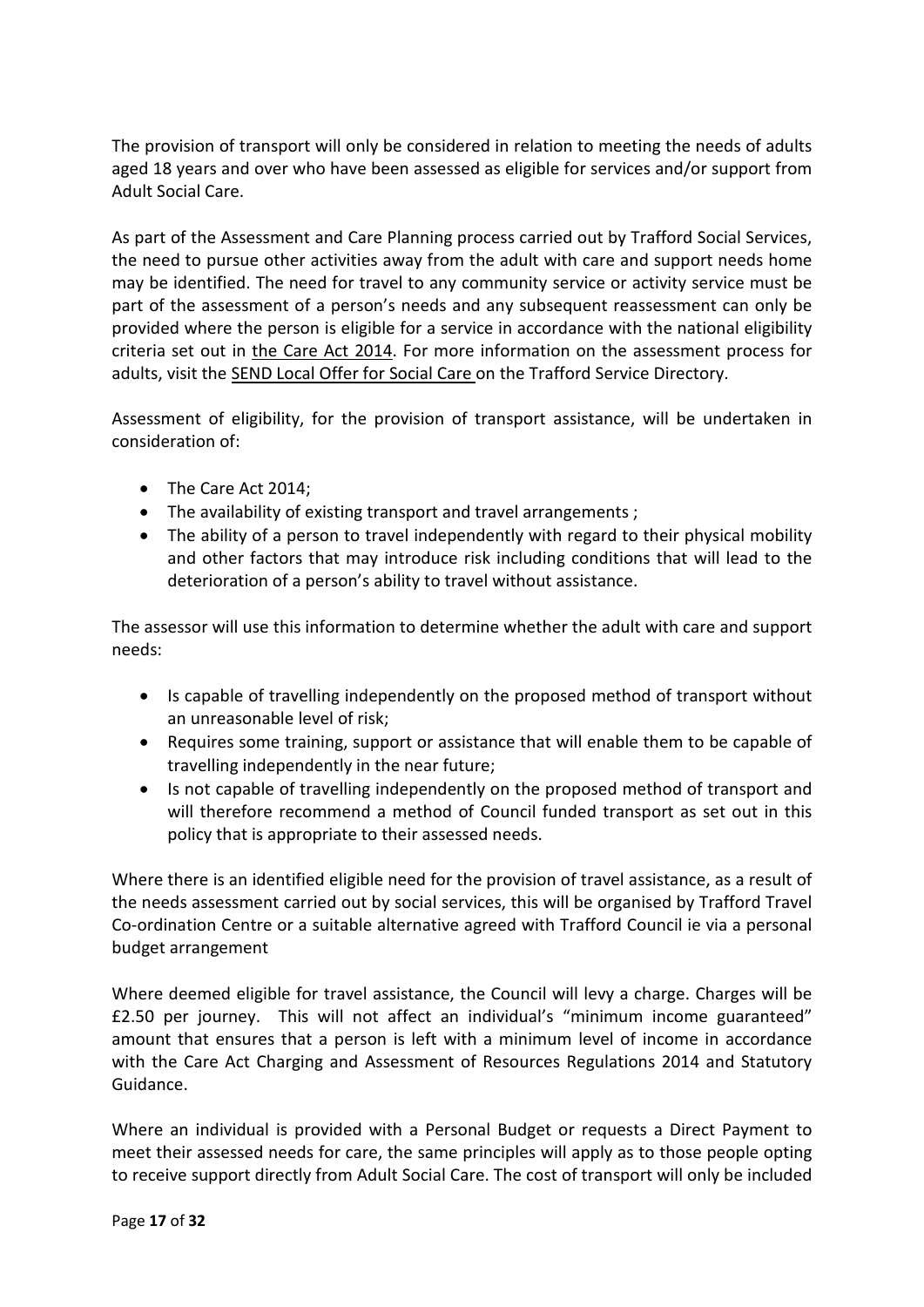in the Personal Budget or Direct Payment where no other suitable alternative is available and it is considered that the service user is eligible for this support.

#### <span id="page-17-0"></span>Travel Assistance Factors for Adults with Care and Support Needs and Adult Learners

The following factors will be considered by social services when assessing the need for support services and travel assistance;

- The extent to which the applicant can travel independently (including own privately funded transport; any vehicle purchased under the Motability scheme (which the individual drives themselves, or is driven by someone else on their behalf); public transport; walking with or without support; or via any other independent or naturally supported means;
- Ability to travel independently and reablement options such as independent travel training;
- Whether the applicant is able to access transport provided by others (family, friends, paid carer, support worker);
- Whether they are accessing the nearest service to meet their needs;
- The applicant's disability, frailty or physical health;
- Risk to self and others;
- The individuals mental capacity;
- Communication difficulties;
- Psychological factors e.g. mental health, dementia, agoraphobia;
- Consideration of degenerative conditions;
- Benefits that the adult receives such as Disability Living Allowance (DLA) and Personal Independence Payment (PIP),mobility allowance
- Any other factors that may affect personal safety

Trafford Council will also take into account the following factors relating to the individuals mobility:

- Ability to walk outside
- Requirement for wheelchair / other walking aid
- Ability to enter and leave a property
- Ability to get in and out of a vehicle
- History of falls
- Ability to use stairs
- Degenerative conditions

These lists are not exhaustive as the needs assessment will take into consideration all relevant factors and each case will be determined on its own merits, and associated risk factors.

People will be expected to access services that reasonably meet their needs close to where they live. Where it is assessed that a local service can meet a person's needs, support to travel will only be provided up to this distance and will only be provided if independent travel and public transport have been tested and agreed not to be appropriate.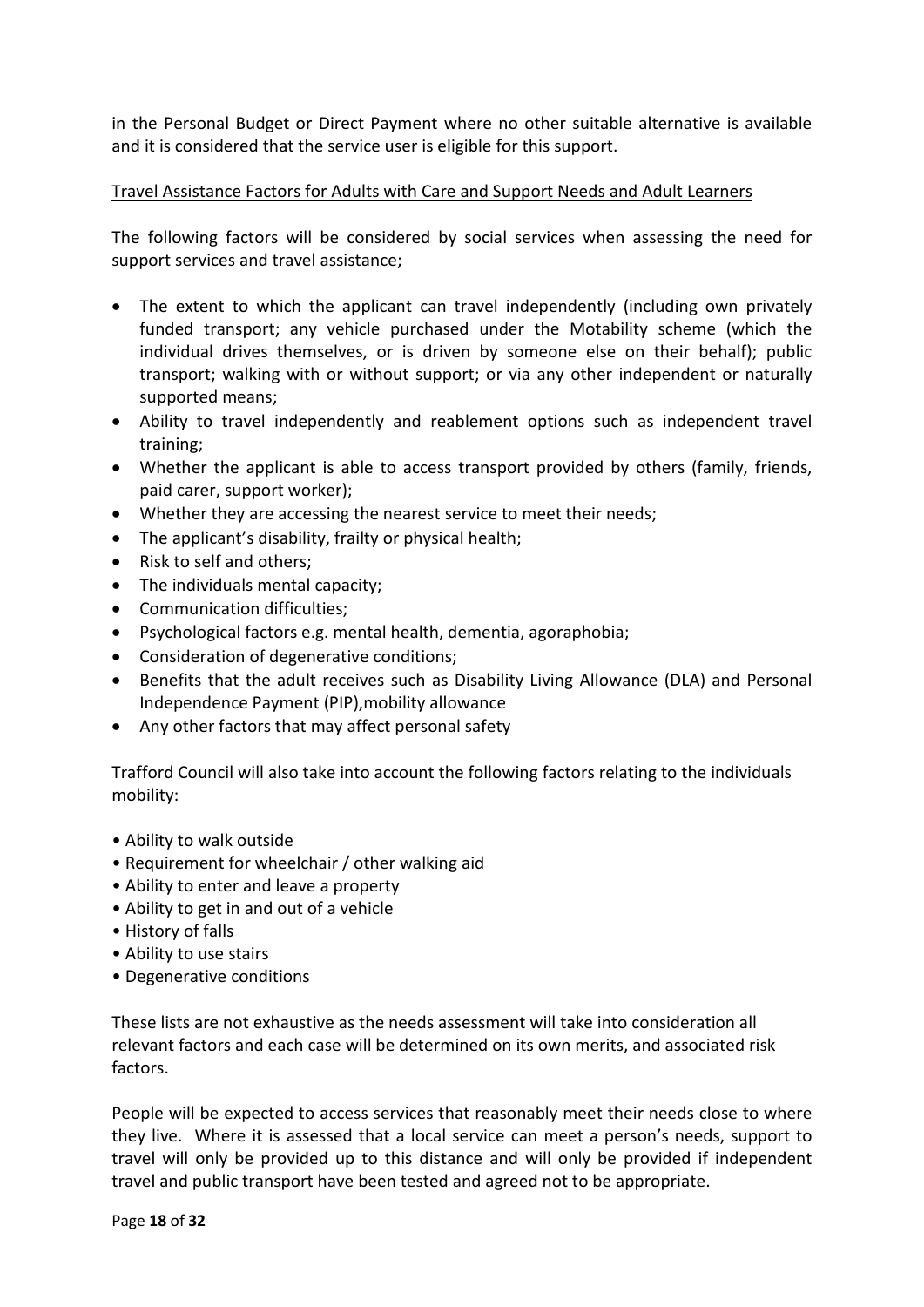If people can travel independently for example by; walking, using public transport with help from other people, using assisted mobility (Assisted mobility is where a person is supported to travel with an aide, adaptation, mobility allowance or mobility vehicle) then they will be expected to do so.

Where enablement/travel training is offered as part of the assessment this process must be completed before a final decision is made on whether the person requires support to travel to be provided by the local authority.

Refusal by the adult with care and support needs to undertake the enablement / travel training element of the assessment may bring about the end of the overall assessment process and travel assistance may not be provided.

#### <span id="page-18-0"></span>**Reassessment**

Access to travel assistance will be individually reassessed, along with other elements of the care plan, at least annually.

This element of the Policy will be implemented from  $1<sup>st</sup>$  June 2017 and reviewed annually by the Council.

## <span id="page-18-1"></span>**Suitability of Travel Assistance**

This section describes the different types of travel assistance the Council will consider for individuals deemed eligible to travel assistance and how eligibility is determined.

Council funded transport will **not** be provided under normal circumstances to any adult with care and support needs if:

- 1. The person is in receipt of the higher rate of mobility allowance, unless there are factors limiting their ability to fully utilise the benefits of the allowance e.g. geographical location, the nature of the disability, wheelchair type or other individual requirements ( which will be considered on an individual basis ) . The support plan will determine the level of support offered in these circumstances as part of the assessment process.
- 2. They have their own "Motability" vehicle which they drive themselves. In this instance there will be consideration of whether it is reasonable to expect that the service user will use that vehicle in order to travel to the location of the day opportunity. If it is unreasonable, the appropriateness of the provision of a Motability vehicle should be questioned and alternative available transport provision should be sought.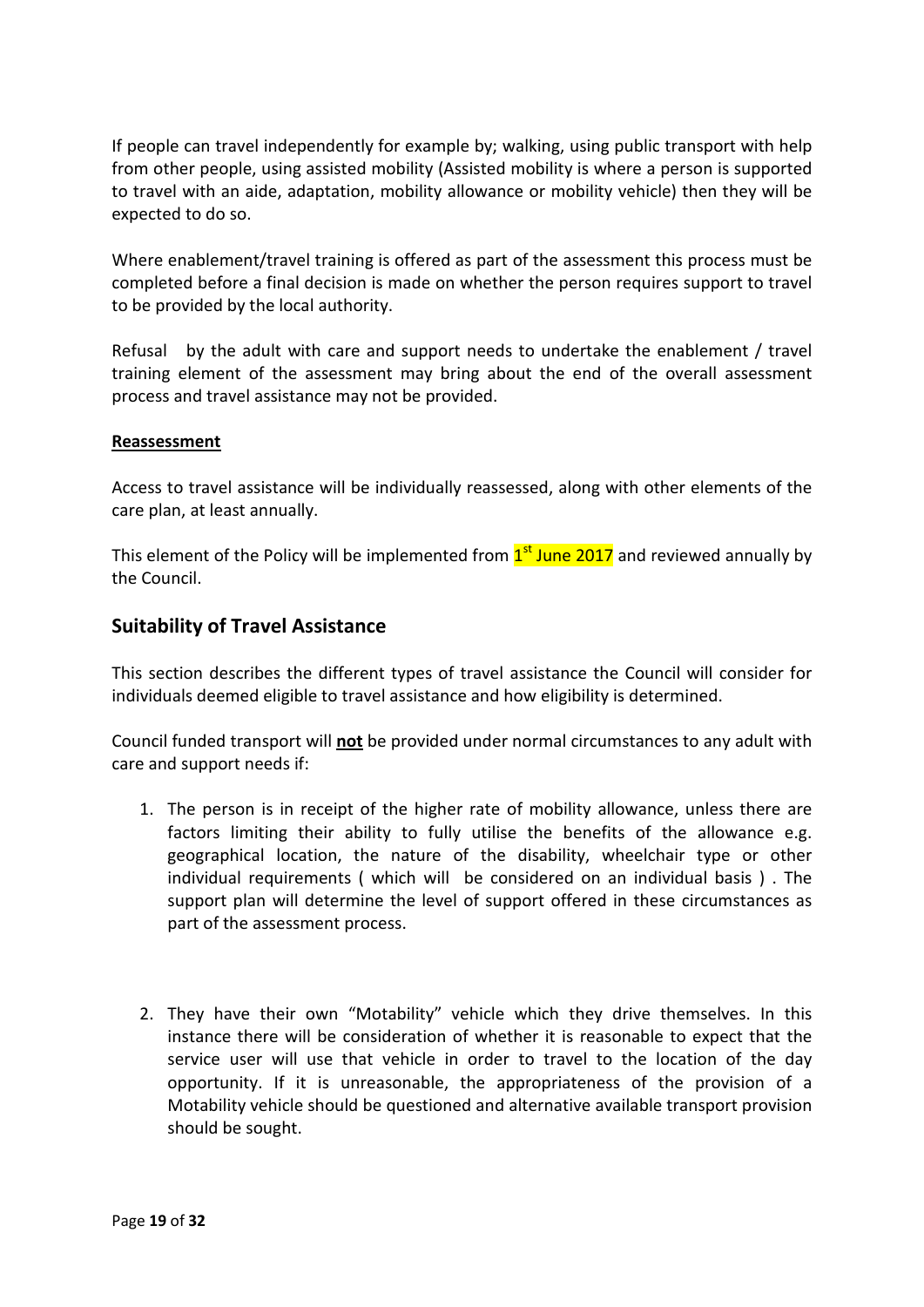- 3. The person has a ''Motability'' vehicle of which they are not normally the driver themselves. Similarly, there will be consideration of whether it is reasonable to expect that the adult with care and support needs will use that vehicle in order to travel to the location of the day opportunity. If it is unreasonable, the appropriateness of the provision of a Motability vehicle should be questioned and alternative available transport provision should be sought.
- 4. The person has carers e.g. neighbours / family / friends who are able to transport them. Please note that where it is identified that a carer will provide transport it is important that the assessor is able to demonstrate that the impact of this has been appropriately considered in an assessment of the carer's needs. Where it is concluded that the carer cannot provide transport because it would place an unreasonable demand on them, alternative available transport provision. Where carers or friends have been identified as being able to provide transport, alternative arrangements should be detailed in a contingency plan to cover periods where they are unable to do so.

Where the individual is reliant on a relative or other carer to drive a Motability car, consideration will be given to supporting carers respite needs, including enabling them to work. None the less, if an individual or carer makes the decision that the Motability vehicle will not be used for the intended purpose the onus will be on the individual and/or carer to make alternative appropriate arrangements.

- 5. The person has a bus pass which they are able to use to attend the day opportunity. In cases where a service user's ability to use the bus pass may present an unreasonable level of risk please refer to Travel Assistance Factors for Adults with Care and Support Needs and Adult Learners on page 16 of this document.
- 6. The person lives in a registered residential care home as these are subject to the terms and conditions of the contract between the Council and the care home. However, if the individual is assessed as having the ability to travel independently, or with minimal intervention, the care home will make provision to support independent travel if they are responsible for transport arrangements. If the individual is a tenant in extra care housing, supported accommodation or an adult placement scheme, they will be subject to the same assessment and care planning arrangements as people living in their own homes or with relatives.

#### **Travel Assistance Solutions**

The Council will consider all travel assistance options reasonably available to the applicant when deciding what it will offer. Where travel assistance has been agreed it will be provided in a safe and cost effective manner taking account of the individual's specific needs. Directly provided transport services will be provided only once other alternatives have been considered and ruled out.

A variety of travel assistance solutions are available this list is not exhaustive and includes The range of transport assistance may include: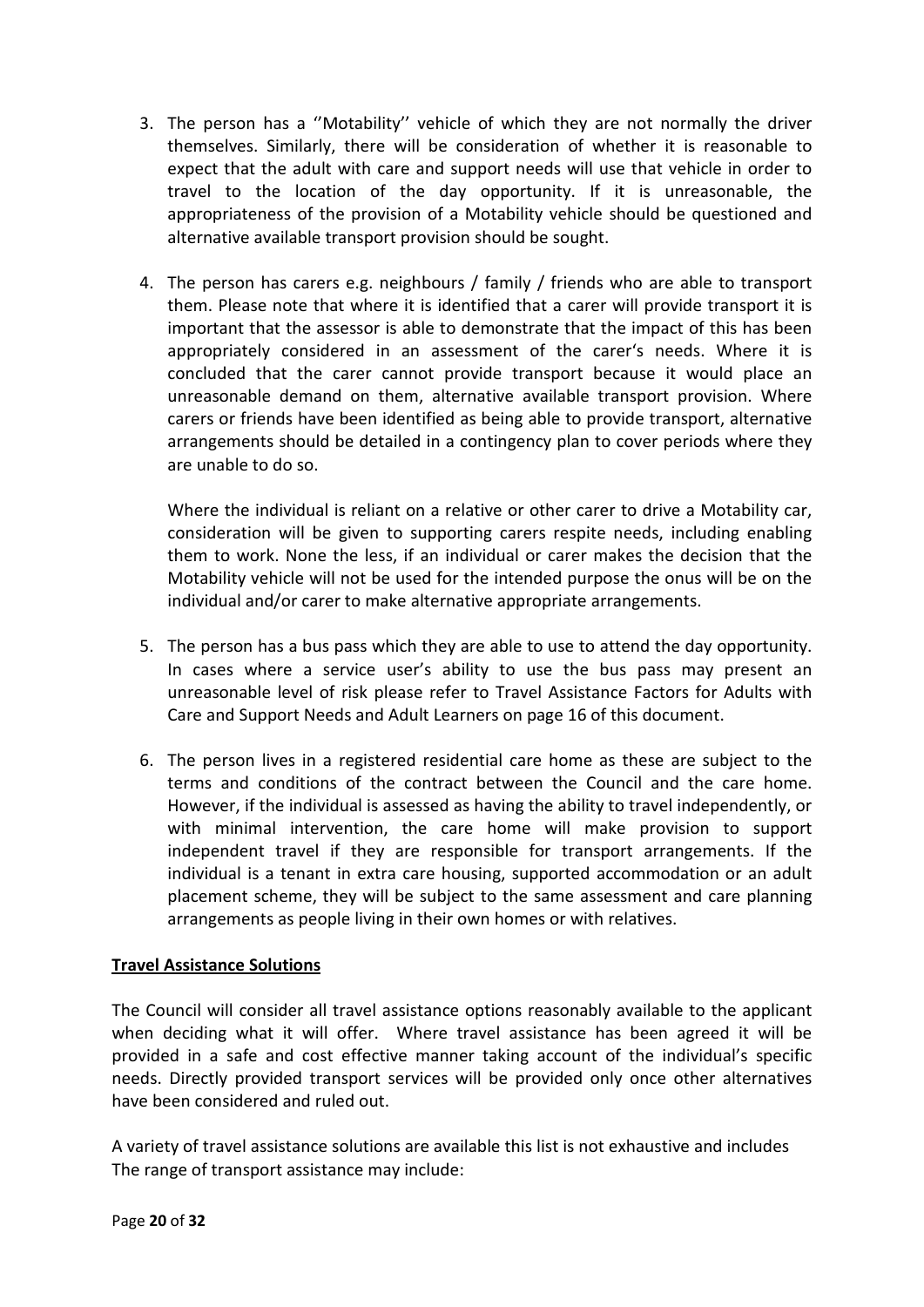- Concessionary passes for public transport issued by the Council;
- Payment of a mileage allowance at the HM Revenue and Customs rate of 45p per mile where a parent agrees to use their car or mobility vehicle to cover the applicant's travel needs;
- Providing a personal budget for travel assistance allowing flexibility for applicants to choose how they travel;
- Provision of transport commissioned by the Council from home to educational establishment and return;
- Independent Travel Training to support applicants so that they are able to travel independently to and from school and other social activities.
- Passenger Assistants on Council commissioned transport may be provided to accompany applicants on transport where they are necessary for the safe operation of vehicles and/or the care of the passengers.
- Escorted public transport It may be possible for some applicants, to travel on public transport using their free pass, if they have some assistance. The Council may provide a Travel Assistant to accompany the applicant and help build a level of independence over time.
- There may be a requirement to incorporate pick up/drop off points as part of the travel solution, but this will only be undertaken after consulting with all relevant parties.

Other travel options that the Council will take into consideration when a person applies for travel assistance are access to the following:

**National Concessionary Passes** - Disabled people may be eligible for free travel at all times on local buses, local trains and Metrolink Trams in Greater Manchester, and on local buses elsewhere in England between 9.30 a.m. and 11.00 p.m on Monday to Friday and all day at weekends and on public holidays. For more information on the National Concessionary travel pass for disabled people please contact: Travel Concessions, Customer Services, TfGM, P O Bo x 429, Manchester M60 1HX Telephone: 0161 244 1050 or Visit: [www.tfgm.com](http://www.tfgm.com/)

**Disability Living Allowance (DLA)/ Personal Independence Payment (PIP)** (mobility component) – This is a financial allowance paid by the DWP. People can qualify for this benefit depending on the degree of their mobility impairment. People qualifying for the Disability Living Allowance Mobility component can qualify for a leased vehicle under the mobility scheme in exchange for their allowance. Disability Living Allowance is now known as Personal Independence Payment (PIP).

**Availability of Community Transport** - These are schemes that the Council supports to transport people who are without private transport or who are unable to access public transport to make their journey. There is a usually a small charge for each journey which is payable by the individual who travels. An example of this is the Ring and Ride scheme.

Request for social care funding to meet an individual's travel needs will be progressed in accordance with the local process for agreeing funded support for Adults with care and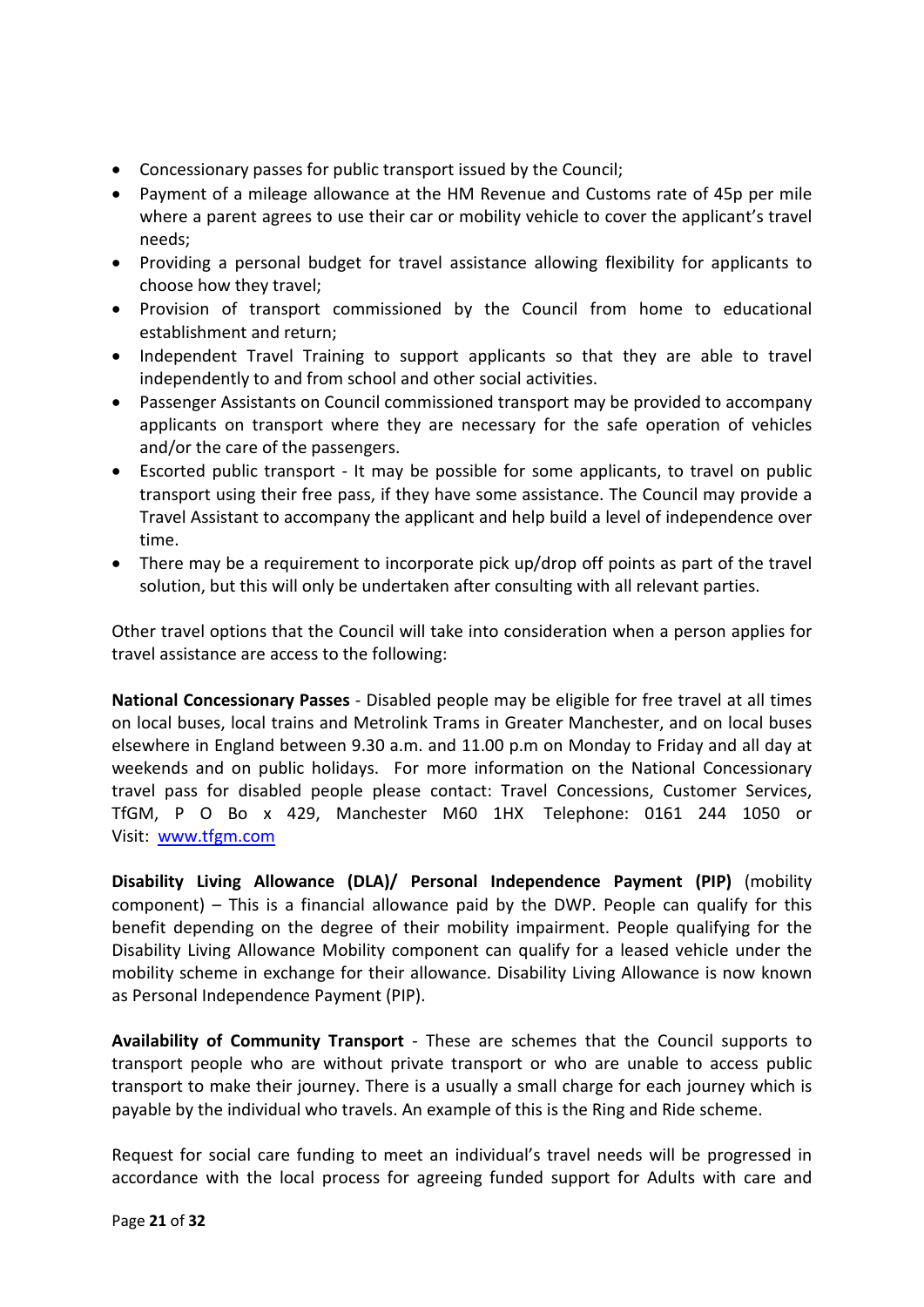support needs. This process includes information about how individuals or their representatives can appeal against a decision made the all age social care funding panel.

#### <span id="page-21-0"></span>Children with Complex Physical or Medical Needs

Where the child is an "eligible child" the duties and accordingly policy relating to such children applies, please see pages 5 and 6. Children with complex physical or medical needs are those children in respect of whom the Council has received individual professional medical advice that the period of time that the child is on transport to school is longer than they can safely spend without receiving medical assistance for a diagnosed condition. This includes children in the following categories but this list is not exhaustive:

- Children and young people with continuous oxygen requirements;
- Children and young people with a tracheostomy device;
- Children and young people with complex, unstable epilepsy requiring rescue medication
- Children and young people with asthma who may require emergency treatment;
- Children and young people with stable epilepsy where rescue medication may possibly be required for prolonged seizures.

Where specialist travel arrangements are necessary they will be made in conjunction with parents, Trafford Travel Coordination Unit (TTCU), Children's Community Nursing Team and other involved practitioners.

Due to the individual nature of any complex physical or medical needs the parents of the child may be best placed to provide transport and will be encouraged to take the child to school themselves. In such cases they will be eligible to receive mileage expenses.

If the parents are unable or unwilling to provide transport, the Council will offer the following travel assistance options:

- Suitable transport which enables a parent (or parents' representative) to accompany the child in order to provide any medical assistance required. A parents' representative can be a carer over the age of 18 nominated by the child's parent.
- Suitable transport where a Trafford Transport Coordination Unit (TTCU) Passenger Assistant is available and willing to be trained to implement the Transport Care Plan whilst the emergency services are called.

Where the Council cannot allocate a Passenger Assistant (PA) or to cover any delay in appointing a PA due to the need for training the PA in the appropriate skills, parents will be expected to accompany their children to school in the vehicle, this will be for the shortest time possible. Failure to do so would mean that the Council would be unable to provide the transport because of the risk to the child if they were to travel without their parent or a PA trained in the appropriate skills.

A protocol for administering treatment/medication to the child will be agreed with the parent before transport is provided and the parent will be required to give written consent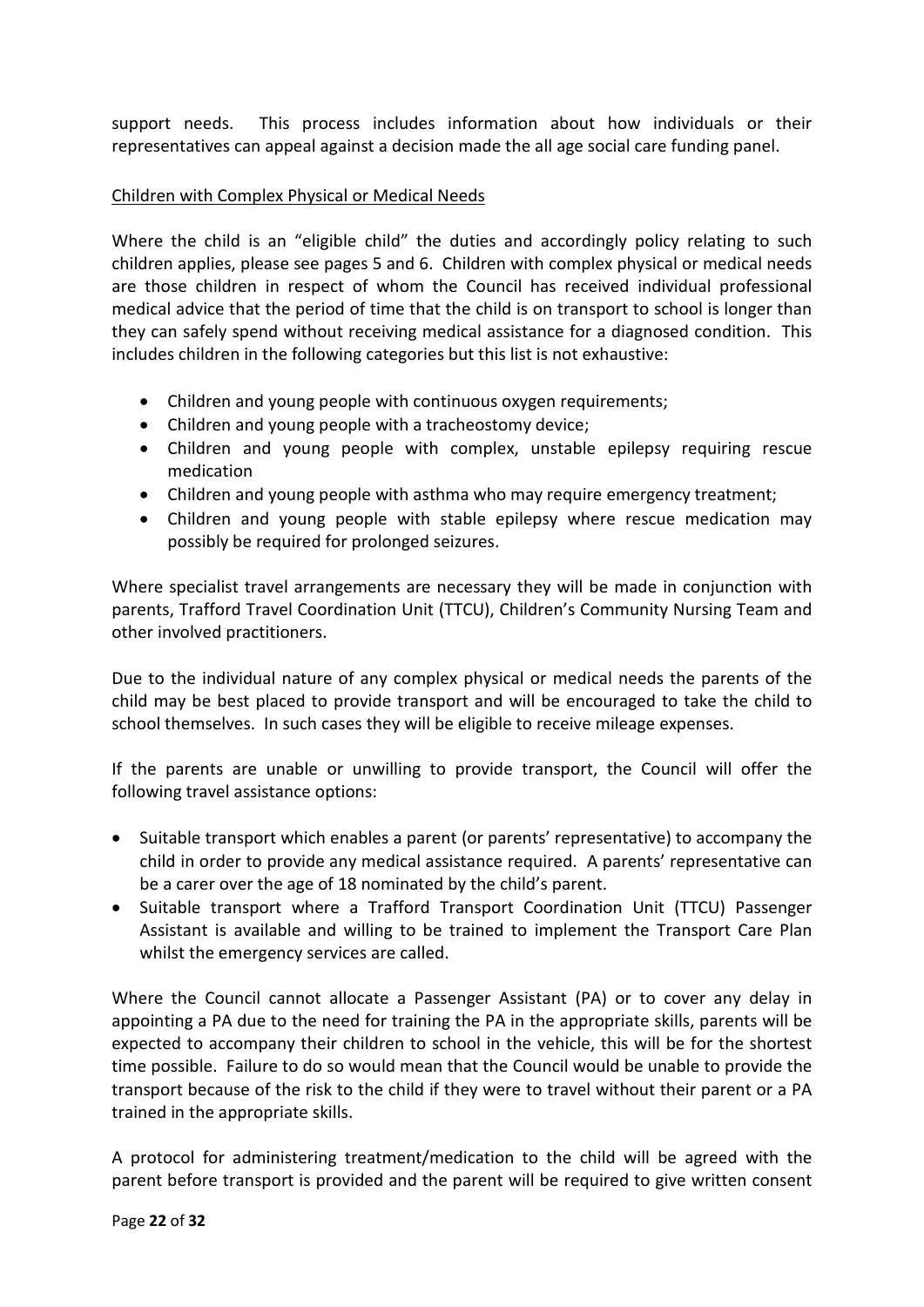for treatment or medication to be administered in accordance with the protocol. No Council provided PA will administer treatment or medication without that consent. .

Only PA's trained in the Specified Procedures relevant to the child will be allowed to accompany the child. If, for whatever reason, such a PA is unavailable the parent or their representative will be expected to travel with the child. In this instance it is still the responsibility of the parent to ensure that their child attends school.

If the needs of the child change and new procedures are required which require the PA to be retrained, the provision of a PA may be withdrawn whilst the PA is undertaking their training. During that period the parent/carers will be expected to either act as PA or transport their child to school.

Protocols to carry medical equipment such as oxygen/medication will be provided and training given by the practitioner involved with the child before transport is provided.

Drivers and PA's will notify the TTCU and the Head teacher at the school of any treatment or medication given on the journey to and from school. The TTCU will then inform the parent/ carers.

In the event of an ambulance being called the PA will give a verbal report to the paramedic and hand over protocols/treatment regime and medication. TTCU, the parent and Head teacher will be informed.

## <span id="page-22-0"></span>**Details of disabled concessionary fare, discounts, subsidies, available to learners aged 16 – 18**

Many commercial operators provide services which are competitively priced. Therefore, applicants should explore all travel options before applying for Council support.

Some colleges also operate or contract their own services which may help those who do not qualify under the Council's scheme. Students are requested to contact the individual college to establish what assistance can be provided by the College to meet the cost of transport.

## <span id="page-22-1"></span>English National Concessionary Travel Scheme

Issued free of charge to residents of Trafford who are eligible disabled. The bus pass entitles you to free travel when starting journeys within the borough of Trafford, Monday to Friday between 9.30am and the last bus and Saturdays and Sundays anytime until last bus. Blind or partially sighted students are entitled to free travel before 9.30am.

Children and young people with an eligible disability can use this pass to travel free to and from educational establishments on bus services operating after 9.30am. Blind or partially sighted students can use this pass to travel free to and from educational establishments on bus services operating before 9.30am.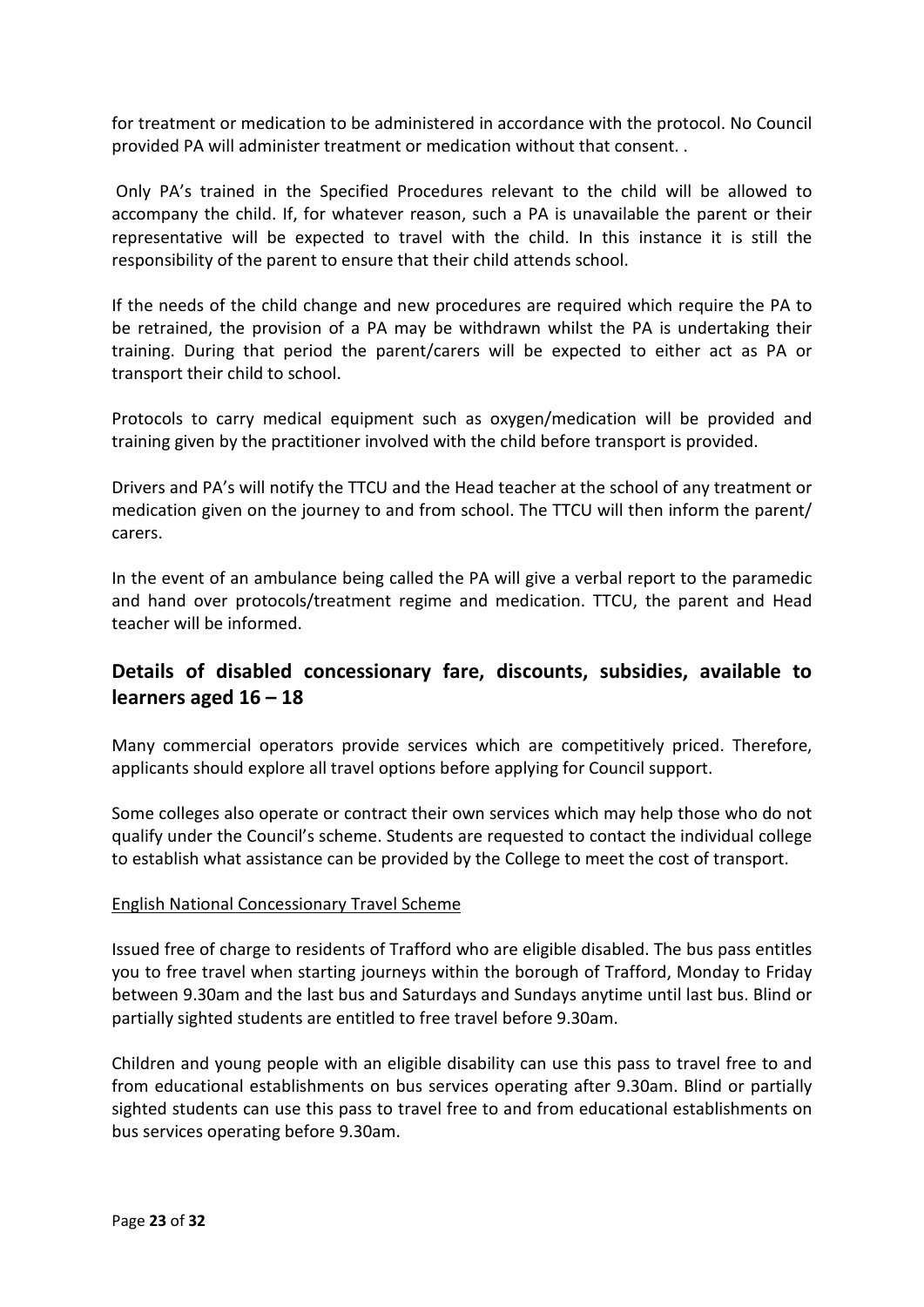#### <span id="page-23-0"></span>Rail Services

The Student Railcard offers considerable discounts over standard fares, but other cheaper fares are also available. For the best offers students should check with operators what choices are available for their journey at the time they want to travel.

Information on Student Railcards can be obtained via the Railcard website at: www.railcard.co.uk Additional information on rail fares and services can be obtained by ringing: 08448 714036 or email

#### <span id="page-23-1"></span>The 16-19 Bursary Fund

The 16 to 19 Bursary Fund supports the most financially disadvantaged 16- to 19-year-olds and those young people who most need help with the costs of staying in education. The 16 to 19 Bursary Fund is distributed in two ways:

- Central allocation to eligible young people
- A yearly bursary of up to £1,200 is available to young people in one of the four defined vulnerable groups, which includes:
	- young people in care
	- care leaver
	- those on Income Support or receiving Universal Credit in place of Income Support
	- disabled young people (in receipt of both Employment Support Allowance and Disability Living Allowance or Personal Independence Payment)

Institutions are responsible for verifying that young people meet the criteria for vulnerable student bursaries.

#### <span id="page-23-2"></span>Discretionary awards made by institutions

Institutions are allocated funding from which they can make discretionary awards to young people. Discretionary awards are for any students who are facing genuine financial barriers to participating in education. Institutions can determine the eligibility criteria and the frequency and conditions of payments. The 16-19 bursary fund guide for providers 2013- 2014 and 2014-2015, which sets out arrangements for the scheme, are available to download at the following link:

[http://www.education.gov.uk/childrenandyoungpeople/youngpeople/studentsupport/a002](http://www.education.gov.uk/childrenandyoungpeople/youngpeople/studentsupport/a00203061/16-19-bursaries) [03061/16-19-bursaries](http://www.education.gov.uk/childrenandyoungpeople/youngpeople/studentsupport/a00203061/16-19-bursaries)

### <span id="page-23-3"></span>**Journey Times**

Every effort will be made to keep journey times to a minimum while also fulfilling the Council's responsibility to secure cost-effective provision. There may be times when it is not possible to meet these journey times due to circumstances outside the Council's control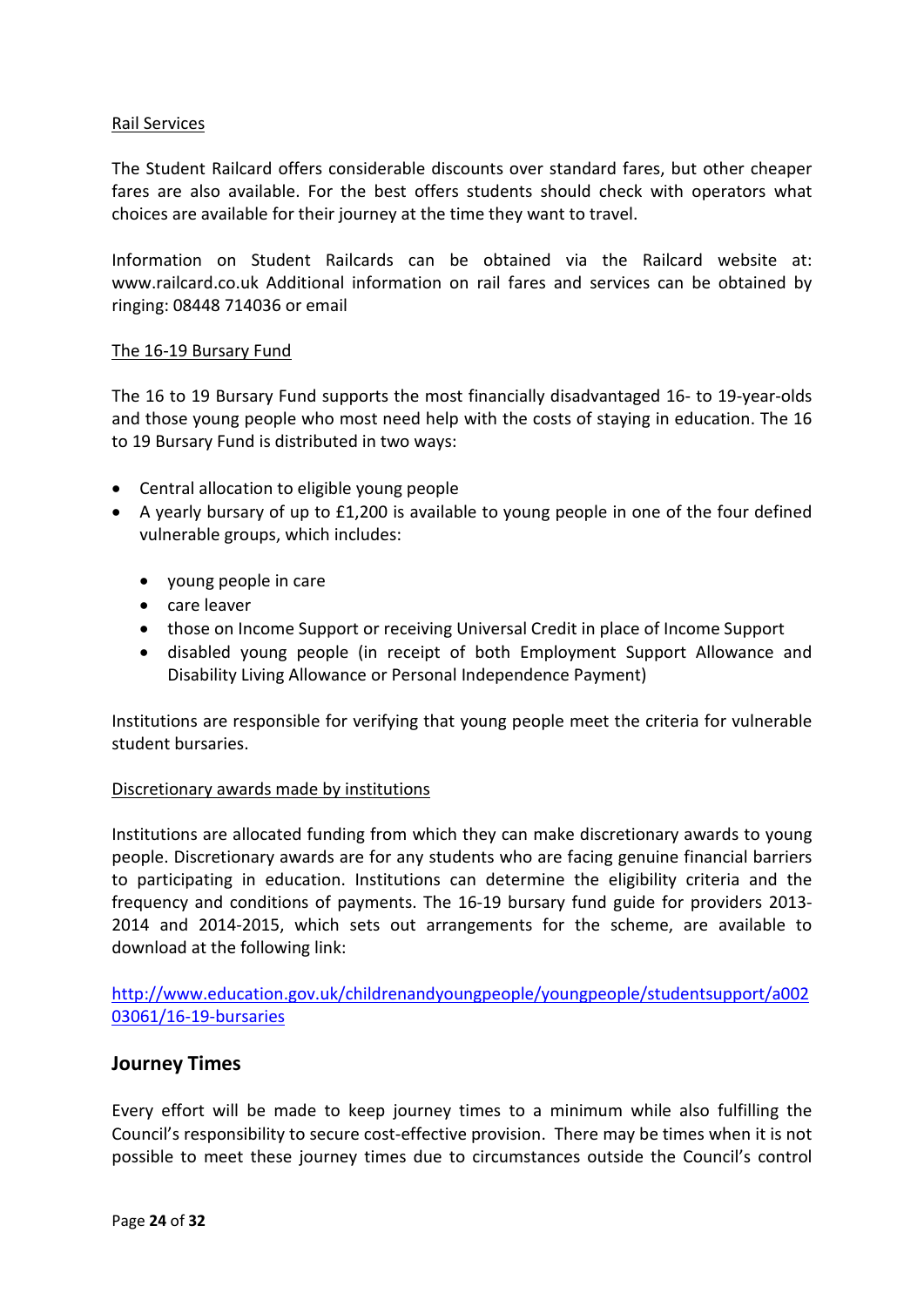such as traffic congestion, accidents, or adverse weather conditions for example. In the case of pupils the following is recommended guidance from the Department for Education:-

- Primary age children In normal circumstances primary school age children should not spend more than 45 minutes each way being transported between home and school.
- Secondary age children A child of secondary school age should not have a journey time that exceeds 75 minutes each way.
- Post 16s A young person in normal circumstances, should not have a journey time that exceeds 75 minutes each way. There may be times however, that are out of the Council's control, for example due to attendance at an out of borough establishment, that this may not be possible.

## <span id="page-24-0"></span>**Charging - When will the Council ask for a contribution to provide transport?**

The following individuals will be provided with free travel assistance:-

- "Eligible" children;
- "Other" children except Pre-School Children aged 2-4 years old;
- Disabled children aged 0 -18 years accessing respite and community activities;
- Adult learners with an assessed need.

The following service users will be charged:-

- Pre-School Children aged 2-4 years old;
- Students aged 16-19 years;
- Adults with assessed care and support needs subject to the provisions around minimum income guaranteed (see page 14).

For Adults with assessed care and support needs the charge is as set out at page 14 of this Policy

For pre-school children aged 2-4 years old and students aged 16 -19 years the charges are £200 per term or £100 per term where financial hardship applies as defined at page 7 for pre-school children and page 11 for students aged 16 -19 years, of this Policy.

Charges will not be made for transport to access services to and from the following:

- Intermediate care and re-ablement services;
- An adult suffering from Creutzfeld Jakob disease for the cost of meeting his/her needs;
- After care services / support provided under s117 of the Mental Health Act 1983;
- Any service or part of service which the NHS is under a duty to provide;
- Assessment of needs and care planning.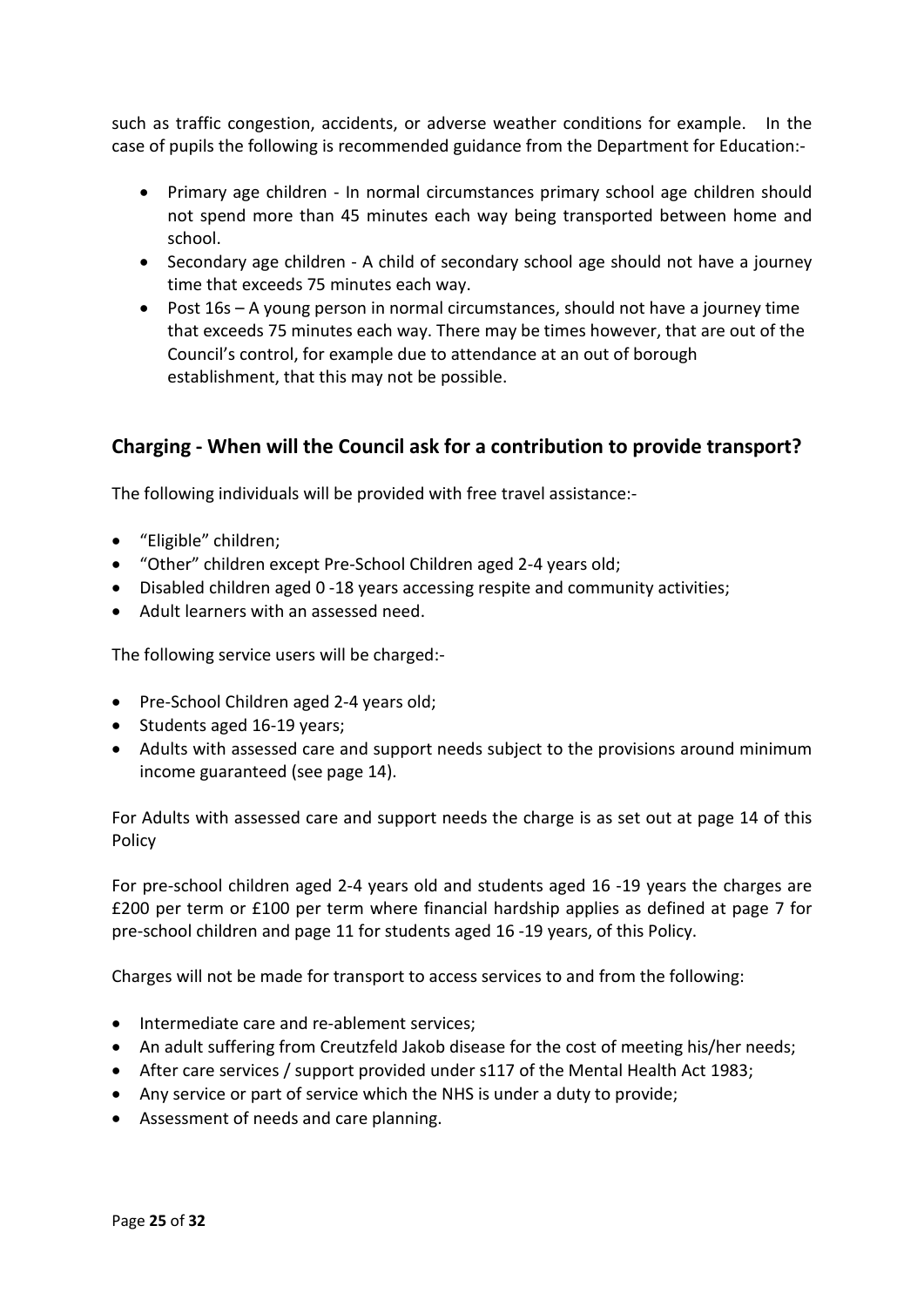# <span id="page-25-0"></span>**Commissioned Transport Service Standards**

All service users can expect:

- Drivers and Passenger Assistants to have undertaken enhanced DBS checks;
- The competency of the Driver and Passenger Assistants to be performance managed by the Council via the contract monitoring arrangements;
- Passenger Assistant training will be provided by the Council for parents/carers or their representatives who accompany children on TTCU commissioned transport which includes use of wheelchair restraints and protocols in the event of an emergency;
- The conduct on the vehicle and at collection and drop off points to be of an acceptable standard in accordance to the Council's service standards document;
- Any vehicle used to transport children to be properly licensed and roadworthy, and will offer standards of comfort and safety as prescribed by relevant Statutory Law. Regular checks will be carried out on all vehicles and recorded;
- An allotted time will be allocated for pick up and drop off;
- The Council will do everything reasonably possible to arrive within 15 minutes of the allocated time (although traffic, road and weather conditions may affect these timings);
- The transport provider is responsible for communicating any major delays to Trafford Transport Coordination Unit (TTCU) and they will then let the parents/carers or adult passengers know via a text messaging service.

### <span id="page-25-1"></span>Safety on Transport and Withdrawal of Travel Assistance

The Council aims to maintain the highest standards of safety and security for all passengers travelling to their destination. Parents/carers also have a responsibility to help maintain safe and secure travelling arrangements for the benefit of all transport users. Pupil behaviour whilst accessing supported transport is the responsibility of the parent/carers, head teachers and the Council. The comfort and safety of all passengers is the main concern and demonstrations of inappropriate behaviour by pupils will not be tolerated. Head teachers, under the School's behaviour policy, as well as the Council, are able to take action to address unacceptable behaviour. Pupils being transported will be expected to follow the same behaviour codes as they do when in school. Unacceptable behaviour will be monitored and may result in exclusion from transport.

Parents and carers will become responsible for transporting their own children during any period of exclusion from transport.

The withdrawal of transport will be considered on a case by case basis and can be:

- (a) Temporary; or
- (b) Permanent at the discretion of the Council having regard to all the circumstances of the passenger's behaviour where this has been serious or in persistent cases of misbehaviour.

'Temporary' may be for a specified number of days or weeks and 'permanent' may be for the remainder of the school year or longer, if justified by the circumstances.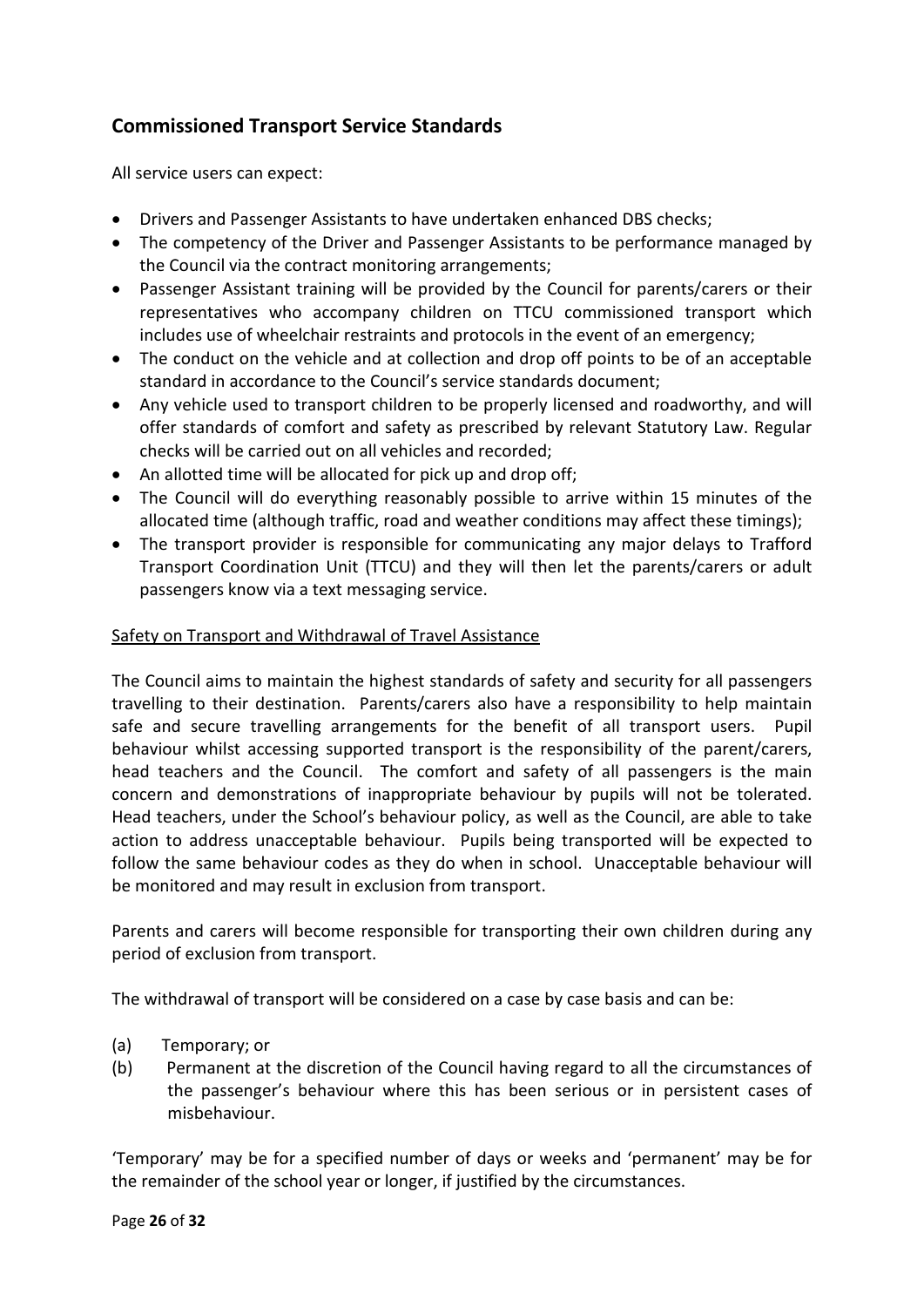## <span id="page-26-0"></span>**How to apply for travel assistance**

#### <span id="page-26-1"></span>Children of compulsory school age without special educational needs, mobility or disability

Parents of children without a special educational need or disability (SEND) and aged 5-16 years should contact the School Admissions Team for information about what travel assistance they might be entitled to. They can do this by telephoning 0161 912 5080 or by writing to:- School Admissions Team, Travel Assistance, 4th floor, Waterside House, Sale, M33 7ZF. Applications should be received by  $22^{nd}$  July 2017 so bus passes and other travel assistance can be arranged for the start of the academic year.

#### <span id="page-26-2"></span>Children of Compulsory School Age with and Education, Health and Care Plan

For children with an Education, Health and Care Plan please complete the on-line [application form](https://www.trafford.gov.uk/residents/schools/school-transport/secure/travel-assistance-request-application-form.aspx) or contact the Trafford Travel Co-ordination Unit by telephoning 0161 912 5055 or by emailing [ttcu@trafford.gov.uk](mailto:ttcu@trafford.gov.uk).

## Students Aged between 16 – 19 years, Adult Learners and Adults with Care and Support **Needs**

Applications for travel assistance should be made by completing the on-line [application](https://www.trafford.gov.uk/residents/schools/school-transport/secure/travel-assistance-request-application-form.aspx)  [form](https://www.trafford.gov.uk/residents/schools/school-transport/secure/travel-assistance-request-application-form.aspx) or contacting the Trafford Travel Co-ordination Unit by telephoning 0161 912 5055 or by emailin[g ttcu@trafford.gov.uk](mailto:ttcu@trafford.gov.uk) .

#### Disabled Children 0 -18 years

Applications for travel assistance will be completed by Children's Social Services in conjunction with parents/carers.

#### <span id="page-26-3"></span>When to apply to the Trafford Travel Co-ordination Unit?

Applications for travel assistance to start in September (the beginning of the school year) must be completed in full and submitted on line by completing [application form](https://www.trafford.gov.uk/residents/schools/school-transport/secure/travel-assistance-request-application-form.aspx) by 30th June at the latest. For applications received after that date there is no guarantee that travel assistance will be in place for September.

For applications for travel assistance to start at a different point in the school year the TTCU will process the applications and arrange travel assistance within 20 working days if the application is approved. However there may be occasions when travel assistance cannot be arranged within 20 working days, for example there may be the need to recruit or provide specialist training for Passenger Assistants, procure additional vehicles or arrange independent travel training.

It is the responsibility of the adult, parent/carer to apply for travel assistance by the due date and a new application form is needed at each of the following events: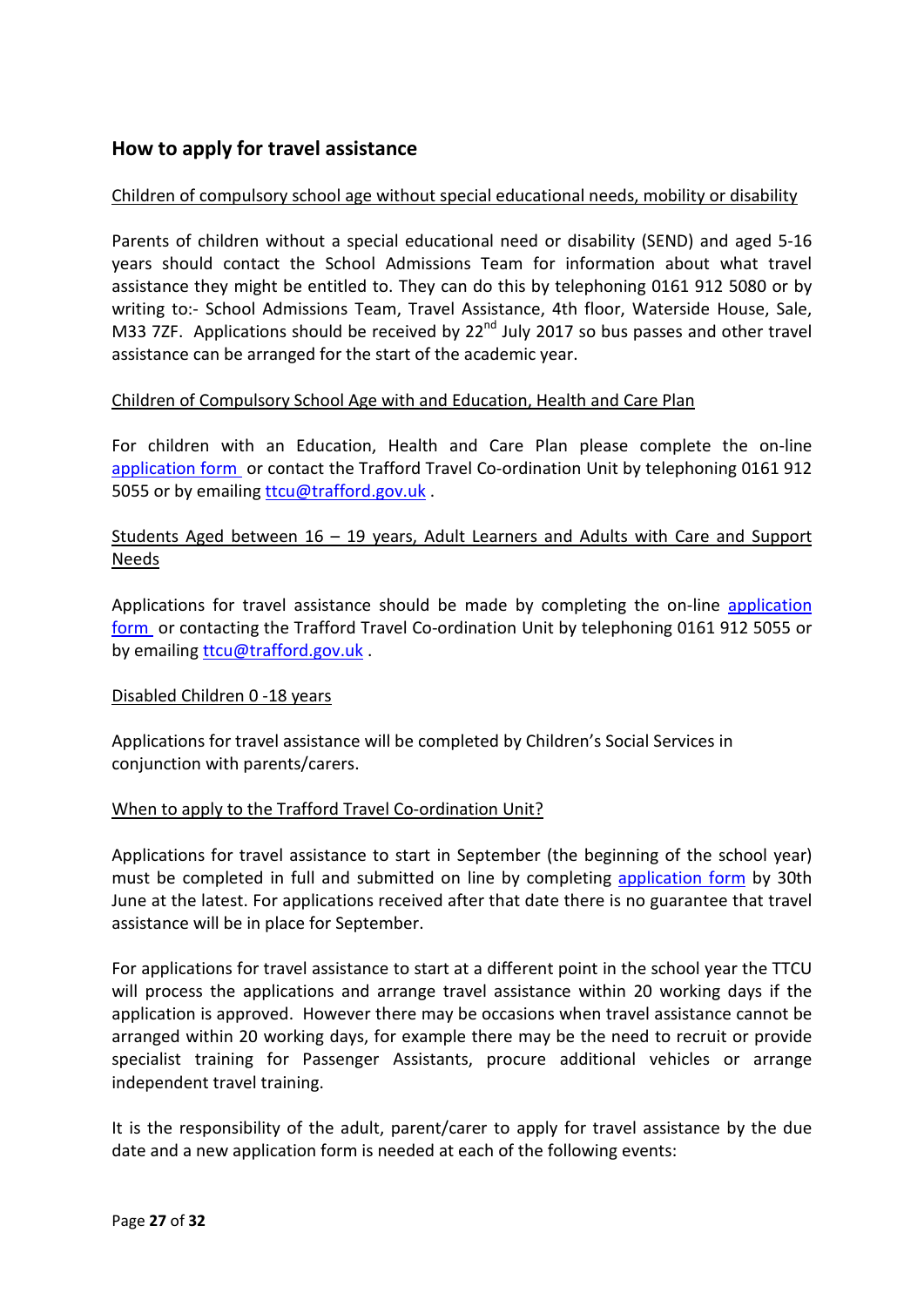- When a child is to start school in reception
- When a child turns 8 years old
- When a child turns 11 years old and moves to secondary school
- When a young person reaches 16 years old and compulsory school age finishes;
- Each year from the age of 16 years, including adults
- Change in circumstances such as:
	- o change of school, educational provision or social care provision;
	- o change of address;
	- o change in assessed eligible need;
	- o change in the days travel assistance is required, , etc.

It is the responsibility of the parent/carer applying for travel assistance to make suitable alternative arrangements during the application process.

For all applications other than those for Children of compulsory school age without special educational needs, mobility or disability, after successfully meeting the initial application stage, contact will be made by the TTCU with the parent/carer. More detailed information will be gathered about the individual needs of the child, young person or adult. Stage 2 of the application process informs the risk assessment and informs the council's travel assistance offer. It also informs if any training is required to meet the child, young person or adult's needs.

The Council will only accept one application for travel assistance per academic year unless there has been a significant and material change in circumstances.

For adults over 18 years of age approval of transport costs must be included in the overall budget allocated for care. A financial assessment is completed for all adults in receipt of care to assess their contribution to their care. These decisions will be made as part of the transitional arrangements to adult care.

### <span id="page-27-0"></span>**How to appeal or complain about a decision about travel assistance**

This section informs applicants how to appeal a decision made by Trafford Council where the applicant is not happy with the refusal of their application or where the application has been approved, they are not satisfied with the type of travel assistance offered.

Please note that once an application has been through the appeals process a new application will not be considered unless there has been a significant and material change in circumstances.

#### <span id="page-27-1"></span>Appeals concerning Children of Compulsory School Age

The Council operates a two stage review and appeals process relating to all applications for home to educational establishment transport for children of compulsory school age.

Appeals can be against decisions on the following: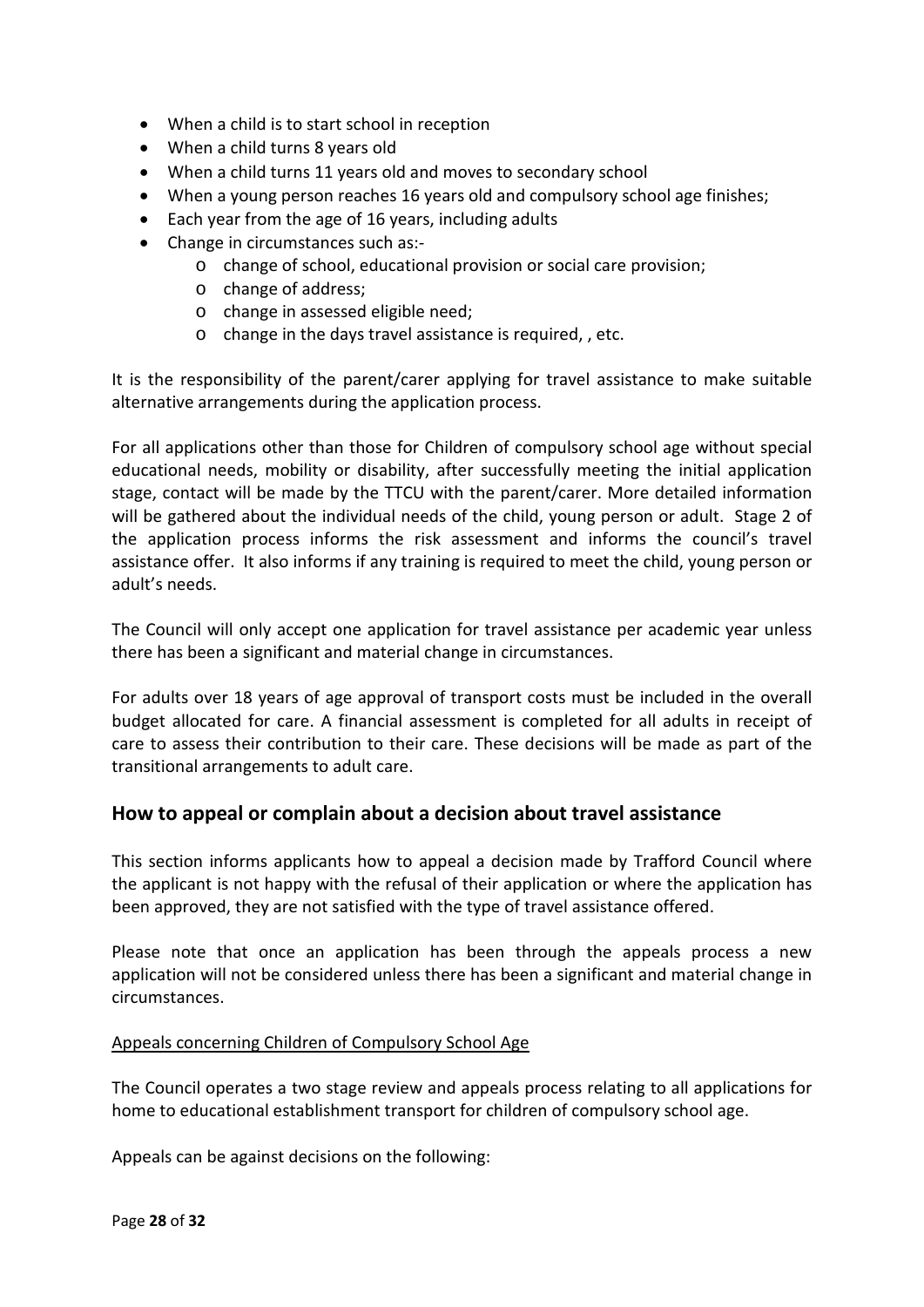- Child's eligibility
- Distance measurement in relation to statutory walking distance
- Safety of the route
- Suitability of travel assistance arrangements offered

#### <span id="page-28-0"></span>**Stage One**

Parents must appeal in writing within 20 working days from receipt of the Council's decision asking for a review of the decision. The request for the review should explain why the decision should be reviewed and detail personal family circumstances that should be considered when the decision is reviewed. Within 20 working days of receipt of the written request for review a senior officer reviews the decision and will send parents notification of the outcome.

#### <span id="page-28-1"></span>**Stage Two**

If a parent is not satisfied with the decision/outcome at Stage One they have 20 working days from receipt of the Stage One decision to make a written request to escalate the matter to Stage Two. Within 40 working days of the parent's request an independent appeals panel will consider written and verbal representations. For more information on the appeals process, please visit the Department for Education's [Home to school travel and](https://www.gov.uk/government/publications/home-to-school-travel-and-transport-guidance)  [transport guidance](https://www.gov.uk/government/publications/home-to-school-travel-and-transport-guidance) which can also be found on their website.

If, following completion of the appeals process, a parent is unhappy with the decision, they are entitled to make a complaint to the Department for Education on the grounds that the LA has been unreasonable in the exercise of its functions. Alternatively, if there is evidence of maladministration in the appeal process, you can complain to the Local Government Ombudsman. However, it is not the LGO's role to investigate the merits of the appeals, but simply consider whether there was maladministration in relation to the process.

Once an appellant has gone through both stages of the appeals process they cannot reapply within the same academic year unless there has been a significant and material change in circumstances.

<span id="page-28-2"></span>Appeals Concerning applications in relation to Travel Assistance for Pre-School Children aged  $2 - 4$  years, Applications from Students aged between 16-19 years attending  $6^{th}$  Form and Adult Learners

The Council has an appeals process relating to all applications in relation to travel assistance for these groups of children and students.

Appeals can be against the following:

- Eligibility and/or
- Suitability of travel assistance arrangements offered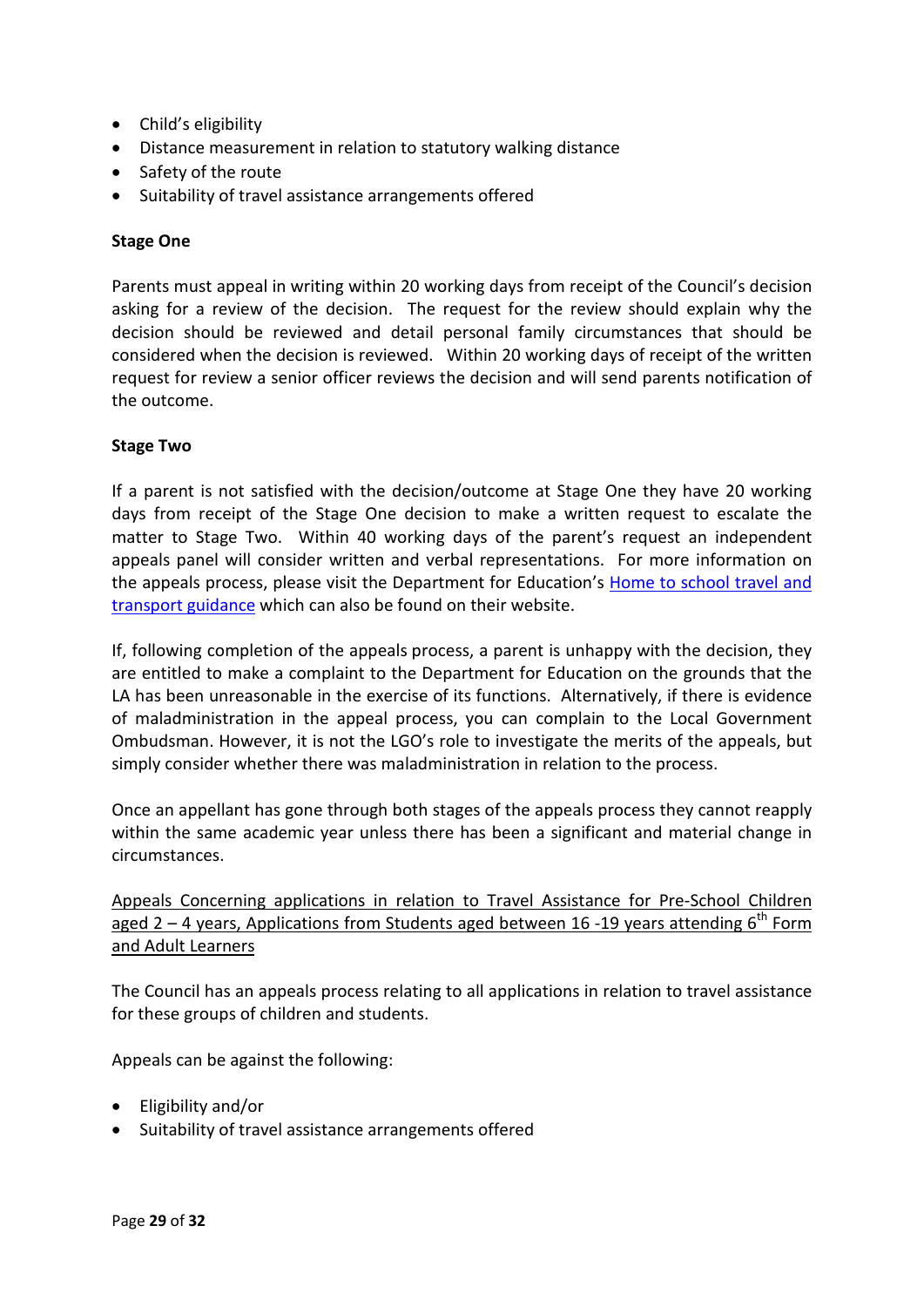#### <span id="page-29-0"></span>**Appeal Process**

Appeals must be made in writing within 20 working days from receipt of the Council's decision asking for a review of the decision. The request for the review should explain why the decision should be reviewed and what factors should be considered when the decision is reviewed. Within 20 working days of receipt of the written request for review a senior officer reviews the decision in conjunction with special educational needs, social care and health practitioners and will send the appellant notification of the outcome.

If, following completion of the appeals process, an appellant is unhappy with the decision, they have are entitled to complain to the Department for Education on the grounds that the LA has been unreasonable in the exercise of its functions. Alternatively, if there is evidence of maladministration in the appeal process, you can complain to the Local Government Ombudsman. However, it is not the LGO's role to investigate the merits of the appeals, but simply consider whether there was maladministration in relation to the process.

Once an appellant has gone through the appeals process they cannot reapply within the same academic year unless they have a significant and material change in circumstances.

## <span id="page-29-1"></span>**Complaints Concerning Disabled Children's Travel Assistance**

For appeals and complaints regarding decisions for travel assistance for disabled children, parents are required to follow the Council's Children's Social Care Complaints Policy found on the Council's website or by clicking [Children's Social Care Complaints.](http://www.trafford.gov.uk/about-your-council/complaints/childrens-social-care-complaints.aspx) This complaint process is made to comply with the Children Act 1989 Representations Procedure (England) regulations 2006.

## <span id="page-29-2"></span>**Complaints Concerning Travel Assistance for Adults Receiving Care and Support**

Services users will need to pursue a complaint in accordance with the [Council's complaints](http://www.trafford.gov.uk/about-your-council/complaints/adult-social-care-complaints-procedure.aspx) procedure made pursuant to Local Authority Social Services and National Health Service Complaints (England) Regulations 2009.

## <span id="page-29-3"></span>**Safeguarding**

If you have concerns about the safety of a child or young person please contact the [Multi](http://www.trafforddirectory.co.uk/kb5/trafford/fsd/service.page?id=ZCYE1Cn8vcM&familychannel=2600-4)  [Agency Referral and Assessment team \(MARAT\).](http://www.trafforddirectory.co.uk/kb5/trafford/fsd/service.page?id=ZCYE1Cn8vcM&familychannel=2600-4)

If you are concerned about an adult an, [Adult safeguarding: public concern](https://search3.openobjects.com/mediamanager/trafford/fsd/files/public_concern_form_may16.docx) form should be completed by people who wish to report an incident of abuse or when abuse is suspected**.**

## <span id="page-29-4"></span>**Annex 1 – the legislation**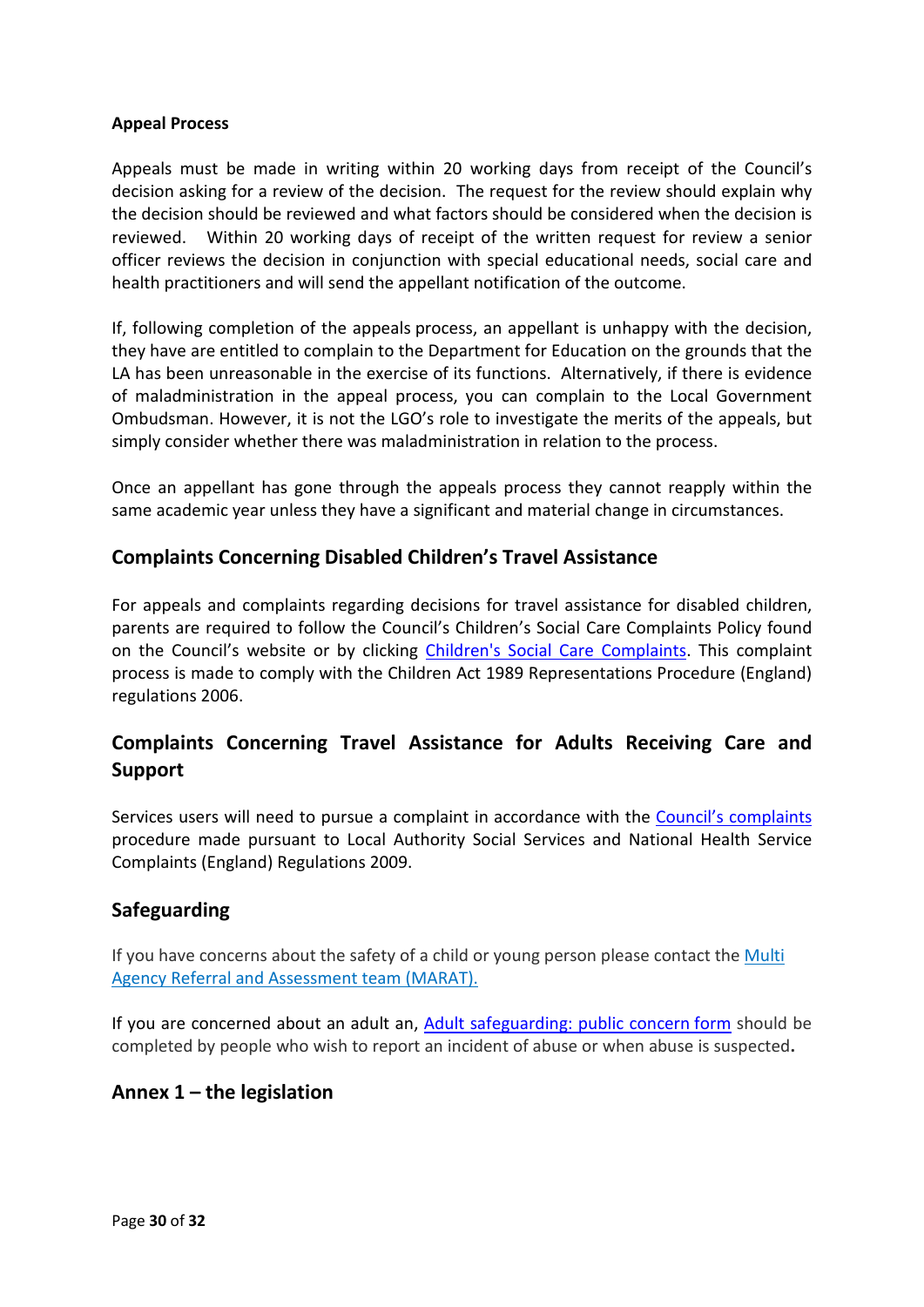Section 508A of the Education Act 1996 ("the Act") places a duty on local authorities in England to assess the school travel needs of all children and persons of sixth form age in their area and to assess and promote the use of sustainable modes of travel.

Section 508B of the Act sets out the general duties placed on local authorities to make such school travel arrangements as they consider necessary for 'eligible children' within their area, to facilitate their attendance at the relevant educational establishment. Such arrangements must be provided free of charge.

Section 508C of the Act provides local authorities with discretionary powers to make school travel arrangements for other children not covered by Section 508B but the transport does not have to be free.

Section 509 AD of the Act places a duty on the LA, when exercising its travel functions, to have regard, amongst other things, any wish of a parent for their child to be educated at a particular school on the grounds of the parents' religion or belief. Religion or belief in this instance means any religious or philosophical belief.

This duty is in addition to the duty on the LA to make travel arrangements for children from 'low income families' who attend the nearest school preferred on grounds of religion or belief, where they live between two and 15 miles from home.

Section 9 of the Education Act 1996 provides that in exercising all duties and powers under the Education Acts, the Secretary of State and local authority shall have regard to the general principle that pupils are to be educated in accordance with their parents' wishes, so far as that is compatible with the provision of efficient instruction and training and the avoidance of unreasonable expenditure. However, there is no general statutory duty requiring the local authority to provide free transport to a faith school.

Section 508F of the Act places a duty on local authorities to make any transport or other arrangements that they consider necessary, or that the Secretary of State directs, for the purpose of facilitating the attendance of learners who are aged 19 or over at certain educational establishments. The transport must be provided free of charge.

#### Children Act 1989

Section 17 (1) Children Act 1989 creates a general duty on Children's Services to safeguard and promote the welfare of children within their area who are in need

#### Chronically Sick and Disabled Persons Act 1970

'Where a local authority have functions under Part 3 of the Children Act 1989 in relation to a disabled child and the child is ordinarily resident in their area, they must, in exercise of those functions, make any arrangements within subsection (6) that they are satisfied it is necessary for them to make in order to meet the needs of the child'.

#### The Care Act 2014